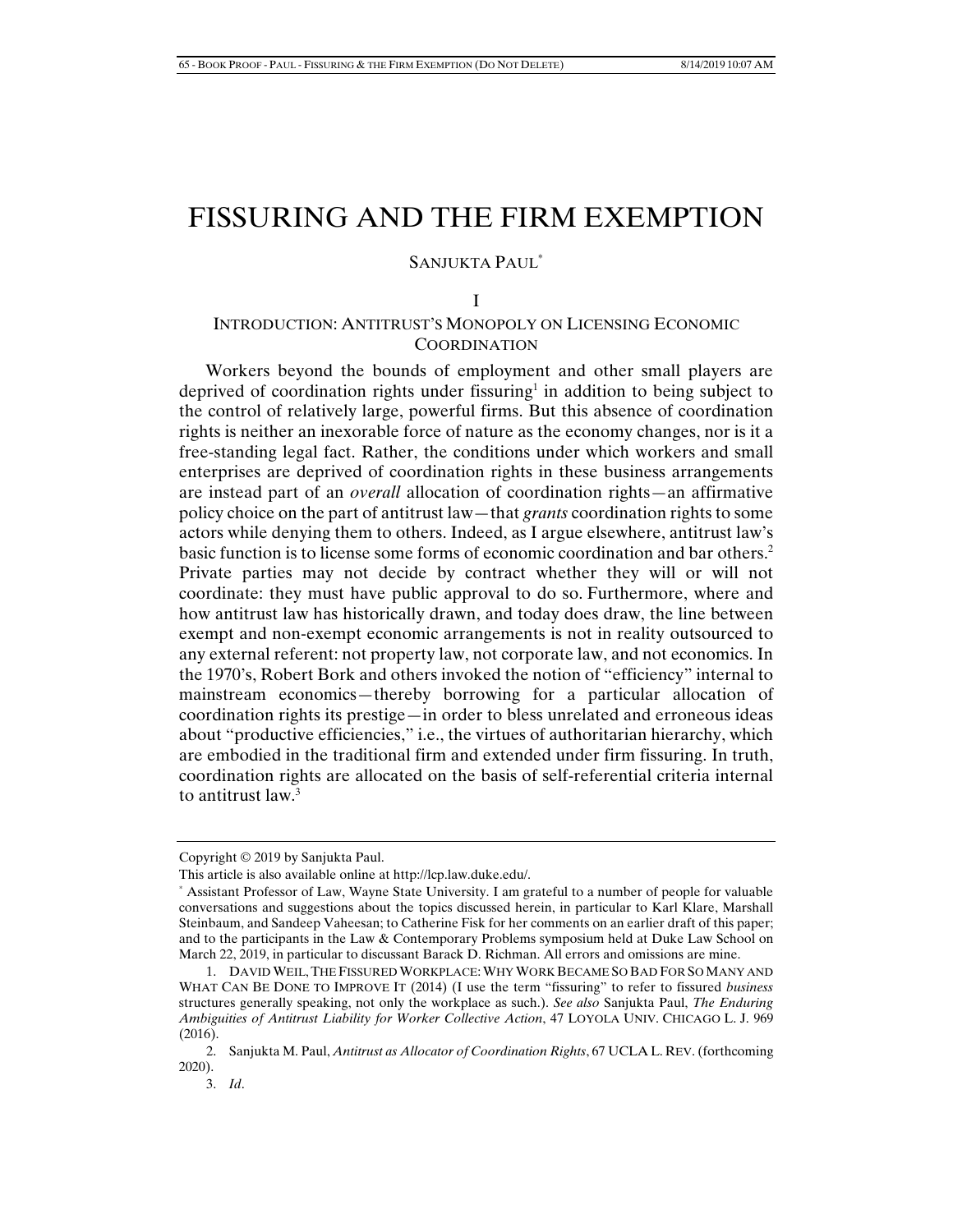This paper now applies that framework to first explain how "lead firms"—as David Weil calls them—in fissured business arrangements take advantage of the expansion of antitrust permission to engage in economic coordination in the form of *control* beyond the firm, as well as the contraction of antitrust permission to engage in coordination in the form of *cooperation* beyond the firm. In the first sense, lead firms—franchisors, firms that make use of individual or small independent contractors, and now many tech platforms—are able to control smaller actors in their orbits without the censure of antitrust law. In the second sense, these firms are protected from any countervailing power that these smaller actors might bring to bear upon their relationships with them. This paper then goes on to show how that lead firms' coordination exceeds or stretches regions of both the deep grammar (in the sense of deeply held assumptions that aren't necessarily expressly articulated) and the surface grammar (in the sense of expressly articulated doctrine) of antitrust law. Moreover, the bar on smaller actors' coordination itself internalizes what I call "the firm exemption," as I show through a close look at the Supreme Court's decision in *FTC v. Superior Court Trial Lawyers Ass'n*, which is perhaps the strongest articulation of that rule.

The price coordination that takes place within a firm is typically—if one digs far enough—putatively justified by the property rights of investors, even though it is not logically derivable from them. Imagine a firm that sells a service: playing the organ for special events, for example. Organists who band together to engage in price coordination or market allocation are denied such coordination rights by antitrust, as indeed a recent prosecution by the FTC confirmed.<sup>4</sup> On the other hand, if investors jointly create a corporation that then hires the same organists, their price-setting (or internal market allocation) activity is deemed untouchable by antitrust. Notably, this is currently also true even if the firm only *contracts* with the organists, even though that arrangement undercuts all the available reasons for the firm exemption in the first place.

Many fissured business arrangements take this disjunction further. Imagine if the same corporation presents itself as a tech platform selling the use of an app to both organists and their customers. In the current regulatory environment, it will be able to engage in price coordination beyond firm boundaries: setting the price of a product it does not even purport to sell, namely organist services. At the same time, the organists themselves are barred from joint price-setting or joint bargaining; they are effectively forced to pay the corporation for use of the license to engage in price coordination that it receives free of charge from the state.

Ride-hailing tech firms like Uber and Lyft, fast-food franchisors, as well as firms that rely primarily upon services provided by independent contractors, all engage in price coordination beyond firm boundaries. Meanwhile, the law prohibits the workers and small enterprises in the orbits of such firms from

 <sup>4.</sup> *See* Am. Guild of Organists*,* F.T.C. 151 0159 (2017).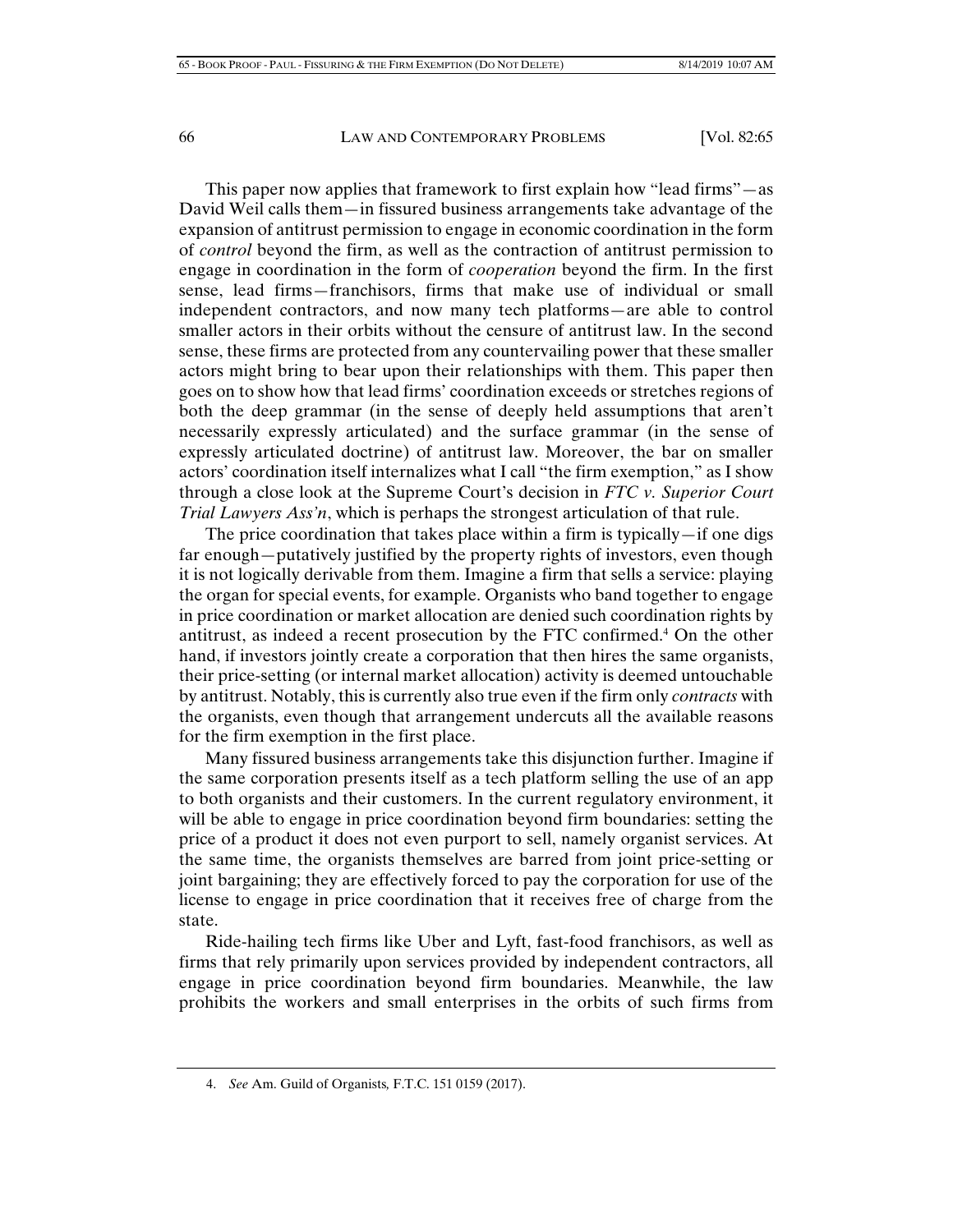engaging in economic coordination, either directly,<sup>5</sup> or by selectively and inconsistently ascribing firm status as between antitrust and other areas of law, notably labor law. In each of these respects, antitrust's affirmative edicts, its omissions, and its latent and softer influences upon policy all combine to extend its underlying express preference for allocating coordination rights to *existing*  concentrations of economic power—even as the internal justifications for that preference comes increasingly undone.

#### II

## THE EXPANSION OF COORDINATION RIGHTS IN FISSURED ARRANGEMENTS

Antitrust's fundamental function is to allocate economic coordination rights, demarcating spaces of competition and coordination in economic life.<sup>6</sup> Moreover, the firm exemption creates the paradigm space for coordination chosen by today's antitrust law.<sup>7</sup> Applying this framework to the phenomenon of fissuring, and its legal treatment, we see more clearly both the tensions in the firm exemption and how this exemption has interacted with intentional business decisions aimed at expanding it. The dynamic that has driven this expansion of coordination rights involves four components: (1) developments in antitrust doctrine, notably in the area of vertical restraints but also the single entity doctrine, that have liberalized coordination rights centered in large, powerful firms; (2) the tacit expansion of the deeper-rooted legal concept of the firm and its boundaries within antitrust, i.e., the firm exemption; (3) intentional business practices, such as the replacement of employees with independent contractors, franchising, and "platform" arrangements like Uber's, that have sought to legitimize themselves in the eyes of institutional actors and the public, in turn reinforcing both (1) and (2); and (4) arguments associated with law and economics scholarship about what sorts of business arrangements—and limits upon competition—are "efficiency-enhancing."

Policy debates sometimes proceed as if antitrust law is, or should be, simply an implementation of (4). But in fact, antitrust law tacitly relies upon legal categories at the level of either surface or deep grammar, even when it purports to simply implement economic theory.8 We see this in the context of fissuring in terms of the reliance upon legal categories furnished by the law of vertical restraints and at a deeper level by the firm exemption. Moreover, it is not even logically possible for antitrust to simply implement the prescriptions of economic theory, given that some prior normative limitations upon competition are both necessary and not themselves derivable from neutral principles. Instead, the administration of competition policy entails initial political and moral choices.

 <sup>5.</sup> Under its current interpretation by the courts, Section 1 of the Sherman Act bars much interfirm horizontal coordination, including price coordination. *See* 15 USC §1 (1890); FTC v. Superior Court Trial Lawyers Ass'n, 493 U.S. 411 (1990).

 <sup>6.</sup> Paul, *supra* note 2.

 <sup>7.</sup> *Id*.

 <sup>8.</sup> Paul, *supra* note 2.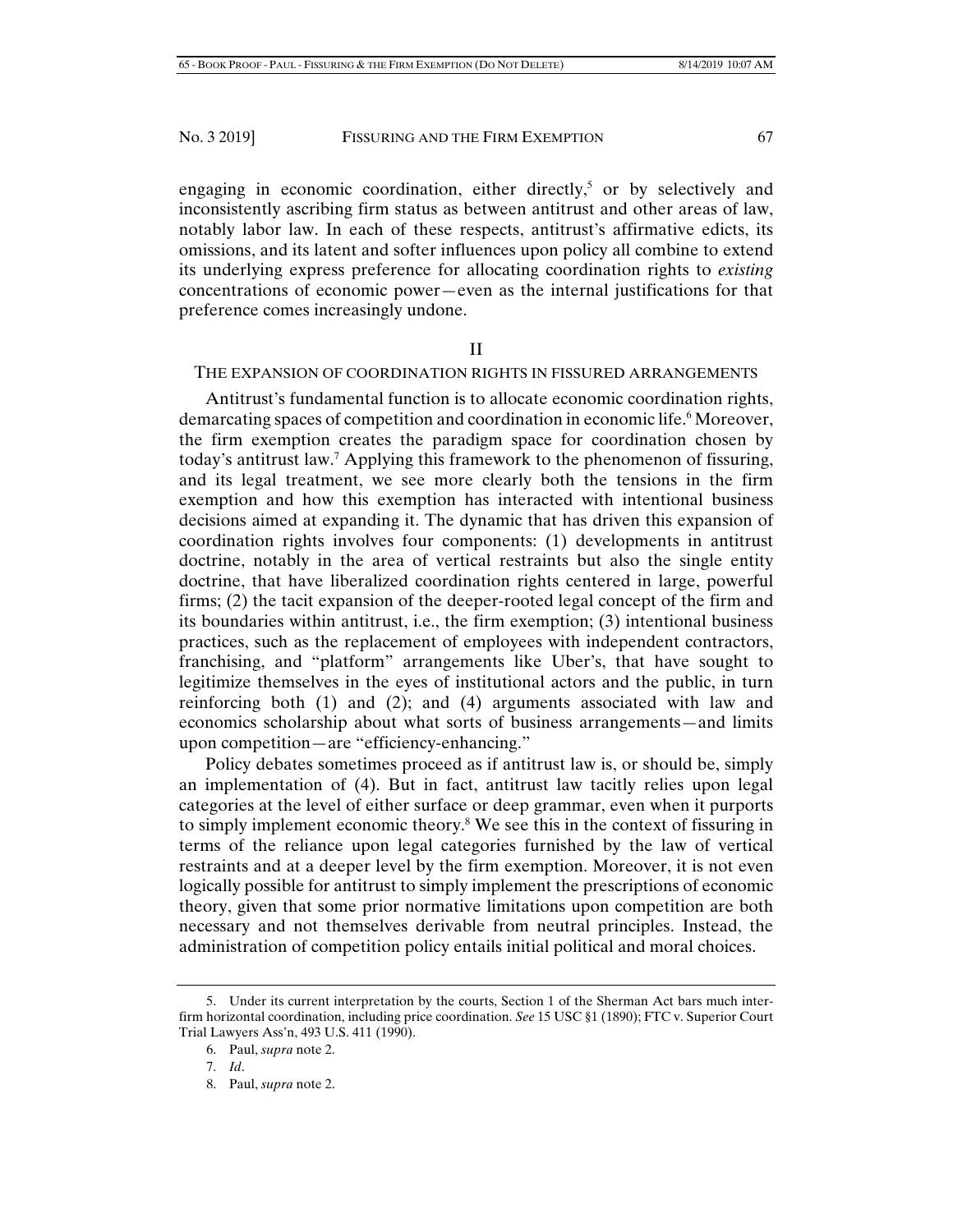The doctrinal mechanisms of the expanded permission to exert control beyond the firm—what I am calling the legal surface grammar—are the law of vertical restraints and to some extent the single entity doctrine, both of which have been made significantly more permissive since the late 1970's. Meanwhile, the coordination rights granted to small players have been narrowed through an increasingly rigid norm against horizontal coordination beyond firm boundaries.<sup>9</sup>

Yet despite these superficially favorable developments from the perspective of firms experimenting with new business arrangements, a deeper disconnect plagues their antitrust treatment. In today's fissured business arrangements, even the relatively thin putative justifications for this asymmetric allocation of coordination rights, centered in antitrust's firm exemption, have come unmoored from actual conditions. The firm exemption and its expansion in the Borkian revolution are grounded ultimately in arguments about the productive efficiencies that flow from managerial hierarchies and enterprise integration.<sup>10</sup> But these arguments about economies of scale, and about the efficiencies of managerial hierarchies, are centered largely upon the manufacturing context, whereas many of today's fissured business arrangements involve retail or services.11 Even more, as the rest of this Part shows, insofar as fissured business arrangements are precisely defined by reorganizing intra-firm relations as interfirm ones, they continue to claim the benefits of antitrust's firm exemption even as—according to their own self-representations—the conditions of its applicability (assuming, *arguendo*, their validity) no longer apply.

## A. Franchising

Franchising typifies the dynamic that has driven the expansion of large firms' coordination rights under conditions of business fissuring: an iterative interaction between shifting legal norms and affirmative decisions about structuring business arrangements. Franchisors succeeded in normalizing their business model in the eyes of the public, institutional actors, and the decisional law, relying to a large extent upon arguments that the business arrangement is efficiency-enhancing, ultimately benefiting consumers.12 However, aspects of the standard franchising

 <sup>9.</sup> *Infra,* part III. Goldfarb v. Virginia State Bar, 421 U.S. 773 (1975) (holding minimum fee schedules for lawyers violated § 1 of the Sherman Act); Nat'l Soc'y of Prof'l Eng'rs v. United States., 435 U.S. 679 (1978) (finding Society's prevention of competitive bidding by members was per se illegal); FTC v. Superior Court Trial Lawyers Ass'n, 493 U.S. 411 (1990) (ruling against an agreement among independent trial lawyers to withhold services until compensation for appointments was increased).

 <sup>10.</sup> Paul, *supra* note 2.

 <sup>11.</sup> The literature on operational efficiencies to be realized through concentration and managerial hierarchies was largely based on the manufacturing context. *See, e.g.*, FREDERIC M. SCHERER ET AL., THE ECONOMICS OF MULTI-PLANT OPERATION: AN INTERNATIONAL COMPARISONS STUDY (1975); David B. Audretsch, *Corporate Form and Spatial Form, in* THE OXFORD HANDBOOK OF ECONOMIC GEOGRAPHY 333 (Gordon L. Clark et al. eds., 2000); F.M. Scherer, *The Posnerian Harvest: Separating Wheat from Chaff,* 86 YALE. L.J. 974 (1977).

 <sup>12.</sup> *See* Brian Callaci, *Vertical Power and the Creation of a Fissured Workplace: The Case of Franchising*, 2, 11 (U. Mass. Amherst, Dept. Econ., Working Paper, Sep. 5, 2018) (finding economists and economic historians have largely emphasized franchising as firms' response to "exogenous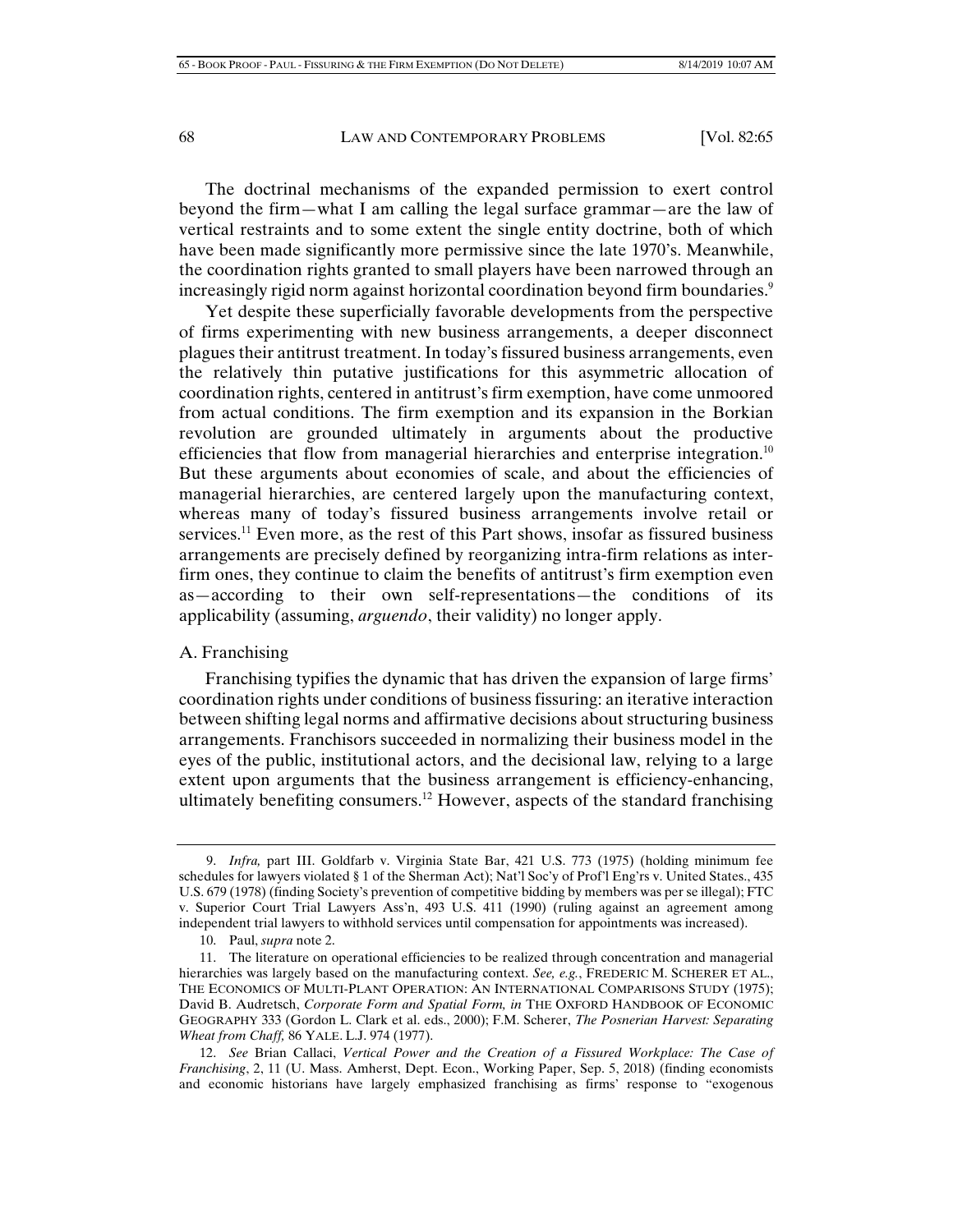business model still outstrip the now-permissive vertical restraints cases, and reveal tensions in the reigning consumer welfare standard.

Overall, by confining antitrust-immunized control relations largely to the space within the firm—and to a few more democratic arrangements outside the firm—mid-century antitrust had historically placed some limits on the unreciprocal control exerted by franchisors over franchisees. Mid-century antitrust took a dim view of control imposed through vertical, contractual restraints, for example by franchisors upon franchisees. Importantly, this view was motivated more by a norm of non-domination than by an idea of realizing ideal competitive prices, or of attaining the lowest possible consumer prices.13 The Borkian turn in antitrust law that took hold in the 1970s worked to remove these limits on vertical restraints.<sup>14</sup> By doing so, it demonstrated that its fundamental preference for allocating coordination rights is not only *within* firms, but also *by* large, powerful firms (at least so long as that coordination too is in the form of control over less-powerful actors). Around the same period, the Borkian turn expanded antitrust law's concept of the firm itself, to capture parent-subsidiary relationships and other corporate groups, and thus extended antitrust immunity to any coordination between separate corporations within these relationships.15 The single entity doctrine, as it is called, expressly inscribes the preference for economic coordination in the form of control, preferably grounded in concentrated ownership interests.16 Franchisors have used and relied upon both of these changes in antitrust law to justify their control over franchisees and at times, franchisees' employees.

Fast-food franchisors coordinate their franchising families various ways. They exert control over key elements of franchisees' supply, labor, and product decisions. Notably, they even exert control over the prices of the products sold

technological changes" by "adopt[ing] more efficient organizational techniques") and 11. *See also, e.g.*, ROBERT BORK, THE ANTITRUST PARADOX 108 (1978) (arguing that vertical restraints imposed by contract are efficient and benefit consumers).

 <sup>13.</sup> *See, e.g.*, Simpson v. Union Oil Co. of Cal., 377 U.S. 13 (1964) (finding vertically imposed maximum prices by oil company on gas station re-sellers was illegal, where the Court's reasoning is based as much upon the freedom of the small dealers, as it is on promoting the competitive price); United States v. Arnold, Schwinn & Co., 388 U.S. 365 (1967) (holding that geographical and other restrictions upon franchisees' sale of goods, once franchisees had taken title, violated Section 1). *See also* United States. v. Richfield Oil Corp., 99 F. Supp. 280 (S.D. Cal. 1951) (holding vertical restrictions on gas station operators by the oil company were impermissible, and reasoning that gas station operators were tenants, not employees, and thus principles of subordination inherent in hierarchical vertical coordination were inappropriate). *See also* Marshall Steinbaum, *Antitrust, the Gig Economy and Labor Market Power*, 82 LAW & CONTEMP. PROBS. No. 3, at 45 2019.

 <sup>14.</sup> Cont'l T.V., Inc. v. GTE Sylvania Inc., 433 U.S. 36 (1977) (expanding the permission of geographical market allocation restraints placed by franchisors upon franchisees); State Oil Co. v. Khan, 522 U.S. 3 (1997) (legalizing maximum price restraints by powerful firms upon small re-sellers); Leegin Creative Leather Prod., Inc. v. PSKS, Inc*.*, 551 U.S. 877 (2007) (permitting minimum price restraints upon re-sellers).

 <sup>15.</sup> Copperweld Corp. v. Indep. Tube Corp., 467 U.S. 752 (1984) (holding parent company and subsidiary incapable of conspiring with each other for purposes of § 1 of the Sherman Act). *See also* Paul, *supra* note 2.

 <sup>16.</sup> *Id.*; Am. Needle, Inc. v. Nat'l Football League, 560 U.S. 183, 191–92, 200-01 (2010).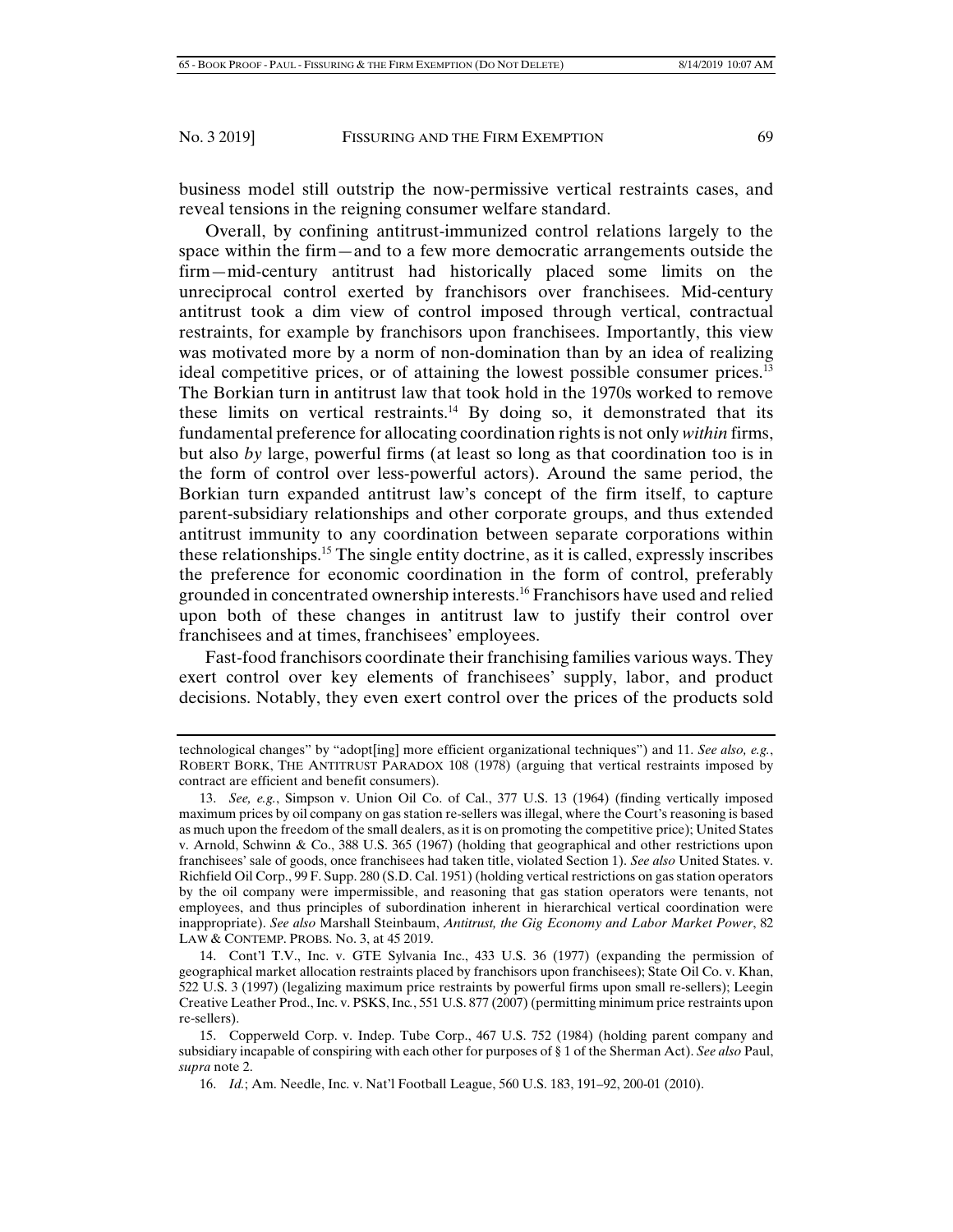by franchisee firms, typically in the direction of driving them down. One McDonald's franchisee noted that "participation in deals and pricing is voluntary only in theory," and that on an occasion when its coffee price was a nickel over the franchisor-advertised sale price, "the head of the McDonald's region came in and he said: 'You are over. You can't do this.'"17 Some other franchisors even more straightforwardly set the prices charged by franchisee firms; for example, janitorial franchisors often directly bargain contracts with customers on franchisees' behalf.18 Burger King, like McDonald's, exerts the same downward pressure on its franchisees' prices through its "Value Menu."19

Franchisors have also placed limits upon worker mobility within franchise "families" through so-called no-poaching provisions placed into franchisee contracts. In the past, franchisors have successfully claimed immunity for these controls under *Copperweld*, or the single entity doctrine, thereby claiming that franchisees are effectively extensions of the franchisor itself.<sup>20</sup> Such provisions have recently come in for new criticism, and have been challenged by workers in a number of pending cases.<sup>21</sup> In the current disputes, some franchisors have again raised the single entity defense, but thus far a judge has not ratified it. To expressly ratify this theory would be to make explicit the selective application of firm status to franchise "families" as between antitrust and labor law. Franchisees themselves are denied coordination rights by antitrust law, $^{22}$  further cementing franchisors' power. Meanwhile, franchisees' *employees*' fight for coordination rights, for example in the form of unionization, has also been frustrated by franchisors' position that they are completely separate from franchisees, which would require workers to separately unionize numerous small franchisees. In short, franchisors have thus far been permitted to disclaim affiliation with

 20. *See* Williams v. I.B. Fischer Nevada, 999 F.2d 445 (9th Cir. 1993) (dismissing former employee's claim that "no-switching" provision in franchising agreement violated Sherman Act, on the basis that franchisor and franchisee cannot conspire under *Copperweld*).

 21. A number of plaintiffs have recently challenged coordination within franchise families that limits the hiring of former employees. *See, e.g.*, DesLandes v. McDonald's USA, LLC, No. 17-cv-04857, 2018 WL 3105955 (N.D. Ill. June 25, 2018); Ion v. Pizza Hut, LLC*.*, No. 4:17-cv-00788 (E.D. Tex., dismissed July 16, 2018); Butler v. Jimmy John's Franchise, LLC, 331 F. Supp. 3d 786 (S.D. Ill. 2018). Meanwhile, franchisors continue to disclaim single entity status for purpose of labor regulation, whether of wages or collective bargaining. *See, e.g.*, Salazar v. McDonald's Corp., No. 14-CV-02096-RS, 2016 US Dist. LEXIS 10876 (N.D. Cal. Aug. 16, 2016) (arising under the California Labor Code); McDonald's USA, LLC, 363 N.L.R.B. 144 (2016) (dealing with a complaint arising under the National Labor Relations Act).

22. The legal basis for denying franchisees coordination rights is discussed in Part III, infra.

 <sup>17.</sup> Jana Kasperkevic, *McDonald's franchise owners: what they really think about the fight for \$15*, THE GUARDIAN, Apr. 14, 2015.

 <sup>18.</sup> WEIL, *supra* note 1.

 <sup>19.</sup> Burger King Corp. v. E-Z Eating 8th Corp., No. 07-20181, 2008 WL 11330723 (S.D. Fla., May 22, 2008) (documenting an order on motion for summary judgment in lawsuit by franchisor Burger King Corporation against franchisees for breach of contract, on the ground that they shut down prior to the contract's expiration. Franchisees counter-claimed that they were operating under "extreme losses" due to franchisor's imposition of the "Value Menu"). *See also* Burger King Corp. v. E-Z Eating, 572 F.3d 1306 (11th Cir. 2009) (upholding summary judgment for Burger King Corporation on the ground that its imposition of the Value Menu on franchisors did not violate the implied covenant of good faith and fair dealing).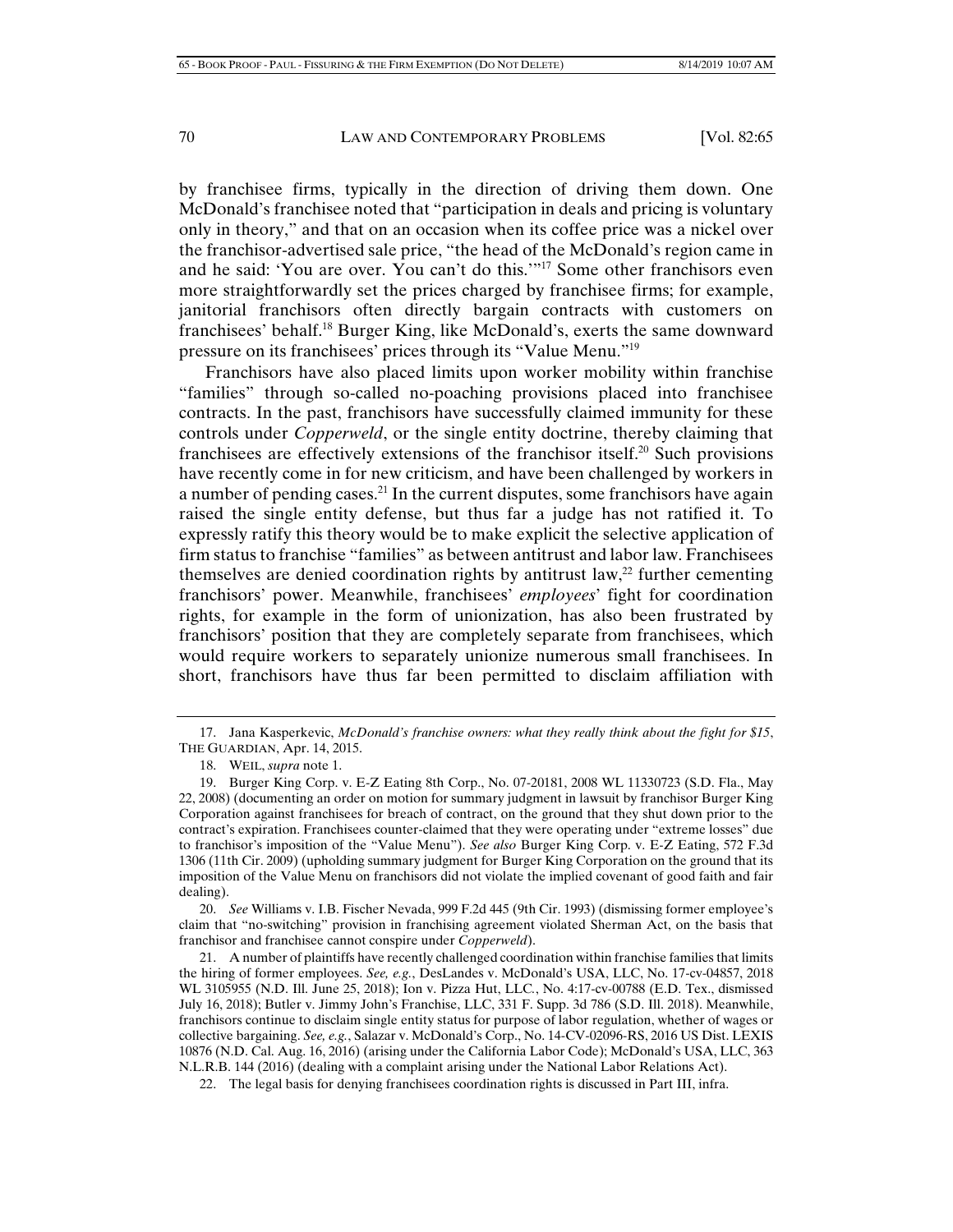franchisee firms altogether under labor law, even as they frequently claim that franchisees are extensions of the firm under antitrust, in both cases cementing their exclusive coordination rights in the overall arrangement.

The pending no-poach cases also illustrate the operation of the law of vertical restraints and franchisors' attempts to stretch its limits. To see this, note first that even franchisors' control over franchisee product pricing decisions ought to be uncertain territory. As noted, franchisors exert control over consumer prices charged by franchisees, in addition to aspects of their dealings with suppliers and workers. Even under the existing law's profound preference for vertical control over horizontal coordination, franchisors' control over franchisee pricing—which in turn has direct, negative implications for franchisees' labor relationships and workers' wages<sup>23</sup> — does not obviously fit within the parameters of legal vertical restraints. The paradigm cases, from *GTE Sylvania* (geographic market allocation) to *Khan* (maximum prices) to *Leegin* (minimum prices), all deal with *re-sale* of a product sold by the actor seeking to impose the restraint. Franchisors do not sell hamburgers to franchisees, who then re-sell them. This problem is not necessarily resolved by extending the principles of these cases to intangible property—such as the franchise brand—which are covered.<sup>24</sup>

There is, in any event, no credible argument for extending these precedents to *labor-facing* restraints imposed by franchisors upon franchisees. Franchisors do not hire out workers to franchisees. No proprietary technology licensed by franchisors to franchisees is implicated in those relationships. Yet the Department of Justice chose to file a brief in these pending cases effectively supporting franchisors' position and suggesting that no-poach agreements limiting mobility among some of the lowest-wage, most vulnerable workers have legally cognizable benefits.<sup>25</sup> This is notable in part because it dramatizes the tensions in antitrust law's current governing normative framework. The DOJ brief purports to treat labor market restraints symmetrically with product market restraints. But this is belied by their own arguments about the putative countervailing efficiencies of no-poach agreements, which are framed purely in terms of *consumer* benefits, namely lower prices. This points up a basic tension within the existing legal framework, which simultaneously claims to treat worker welfare equally with consumer welfare, but which only admits evidence of countervailing benefits to *consumers*, primarily price benefits, when evaluating forms of permitted coordination. In short, the DOJ's briefs supporting

 <sup>23.</sup> *See, e.g.*, Lydia DePillis, *McDonald's franchisee says the company told her "just pay your employees less*," WASH. POST, Aug. 4, 2014.

 <sup>24.</sup> The Department of Justice's *Antitrust Guidelines for the Licensing of Intellectual Property* do extend the principles of resale price maintenance to intangible technologies, but even if hamburgers could be said to qualify as incorporating a "licensed technology," these guidelines refer to price *maintenance* and not maximum prices required by franchisors. DOJ & FTC, ANTITRUST GUIDELINES FOR THE LICENSING OF INTELLECTUAL PROPERTY § 5.2 (Jan. 12, 2017), https://www.justice.gov/ atr/IPguidelines/download [https://perma.cc/4T6Y-YBVM].

 <sup>25.</sup> Corrected Statement of Interest of the United States of America, Harris v. CJ Star, LLC, No. 2:18-cv-00247 (E.D. Wash. Mar. 8, 2019), ECF No. 38.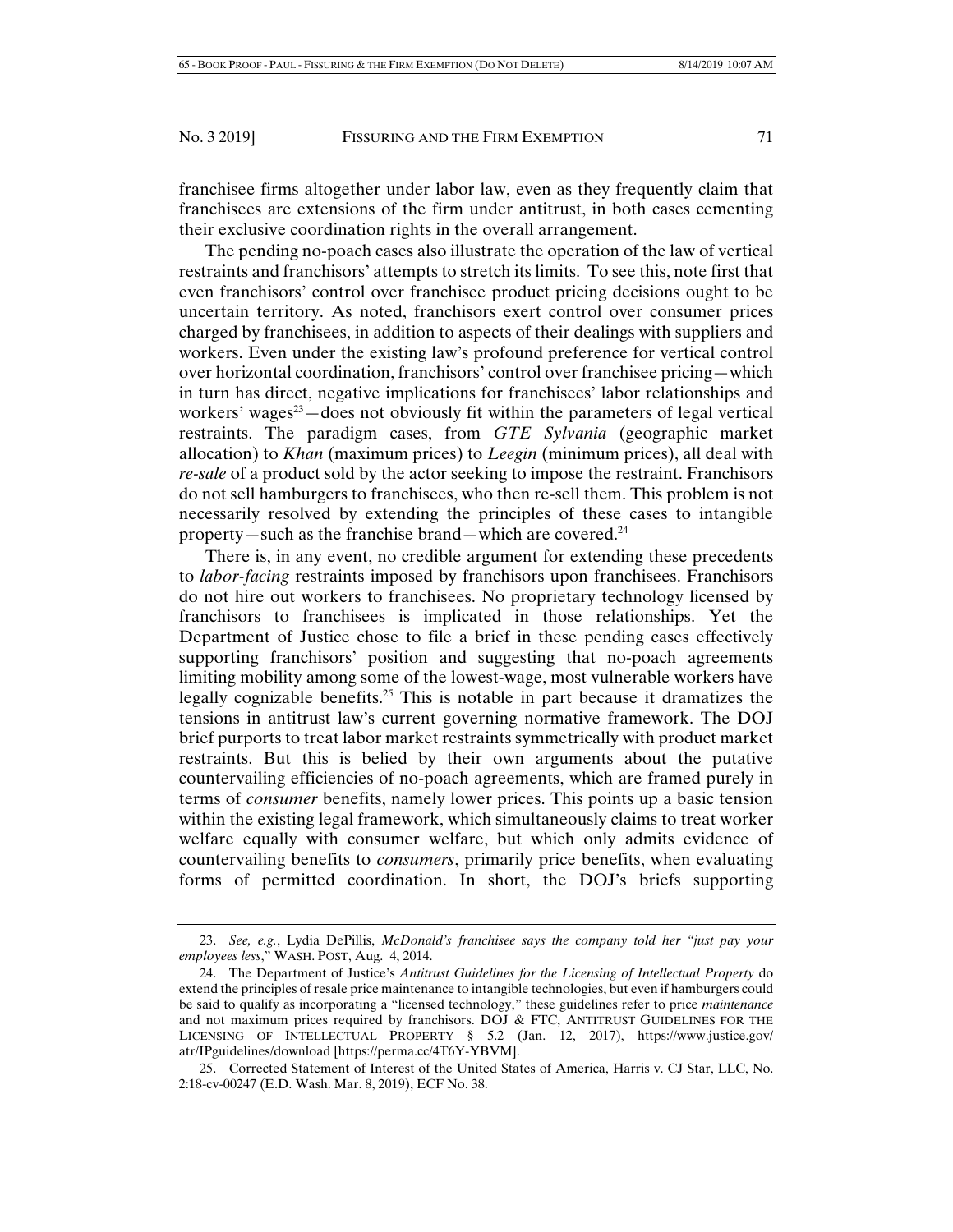franchisors' position in the pending cases brought by fast food workers to invalidate employee no-poach agreements imposed by franchisors upon franchisees stretch existing tendencies in the law to favor control by powerful firms, which is presumed to confer consumer benefits.

In effect, the DOJ's brief seeks to enshrine in the official, surface grammar of the law what has heretofore been only a tacit expansion at the level of its deeper grammar, where the firm exemption partially resides. That tacit expansion of the borders of the firm exemption has been achieved through decades of creating facts on the ground by naturalizing franchisors' business model, and through economic arguments that these arrangements are efficiency-enhancing because of lower consumer prices.

### B. Ride-Hailing Firms

In his account of the political economy of franchising in its critical decades of regulatory change, Brian Callaci has noted that franchisors' endeavor to "persuade regulators, legislators, and courts that their business form was sui generis and should not be regulated according to existing conceptions" will "be familiar to observers of twenty-first century gig economy firms."26 The ridehailing apps represent the forward prow of "platform" arrangements that are, by all accounts, popping up throughout the service sector. These firms set the price of rides. They also contend that that those rides are sold by independent businesses—drivers—not by the firms. Therefore, these firms facilitate horizontal price coordination among sellers beyond firm boundaries, leading at least one district court judge to recognize a cognizable claim for a per se violation of Section 1 of the Sherman Act.<sup>27</sup> Overall, the Uber problem is a more brazen version of the franchising problem, and it creates a more obvious conflict under existing antitrust law. Still, it is basically continuous with franchising—a fact that could either lead us to revisit the asymmetric allocation of coordination rights in franchising, or to bless the even more starkly asymmetric allocation of coordination rights in the ride-hailing sector. The current antitrust authorities have signaled their preference for the latter. Meanwhile, the antitrust implications of platform labor/services arrangements remain far less fully explored than, for example, their labor and employment law implications.<sup>28</sup>

 <sup>26.</sup> Brian Callaci, *Vertical Dis-Integration and the Creation of a New Business Form: Franchising 1960-1980*, 10 (Washington Center for Equitable Growth Working Paper Series, 2018).

 <sup>27.</sup> *See, e.g.*, Meyer v. Kalanick*,* No. 15-9796, 174 F. Supp. 3d 817 (S.D.N.Y. 2016). Uber's subsequent successful motion to compel arbitration in this dispute with riders prevents us from seeing this legal contest unfold.

 <sup>28.</sup> A few exceptions include Marshall Steinbaum, *supra* note 13, Salil K. Mehra, *Antitrust and the Robo-Seller: Competition in the Time of Algorithms*, 100 MINN. L. REV. 1323 (2016); Sanjukta Paul, *Uber as For-Profit Hiring Hall: A Price-Fixing Paradox and its Implication*, BJELL 2017; Mark Anderson & Max Huffman, *The Sharing Economy Meets the Sherman Act: Is Uber a Firm, a Cartel, or Something in Between?*, 2017 COLUM. BUS. L. REV. 859 (2017). Huffman and Anderson acknowledge that Uber has an antitrust problem. Without taking a definitive position on whether Uber would be subject to the per se rule or the rule of reason under current law, they argue that its business model ought to be permitted as a policy matter, and propose changes to antitrust to accommodate it: namely a liberalization of the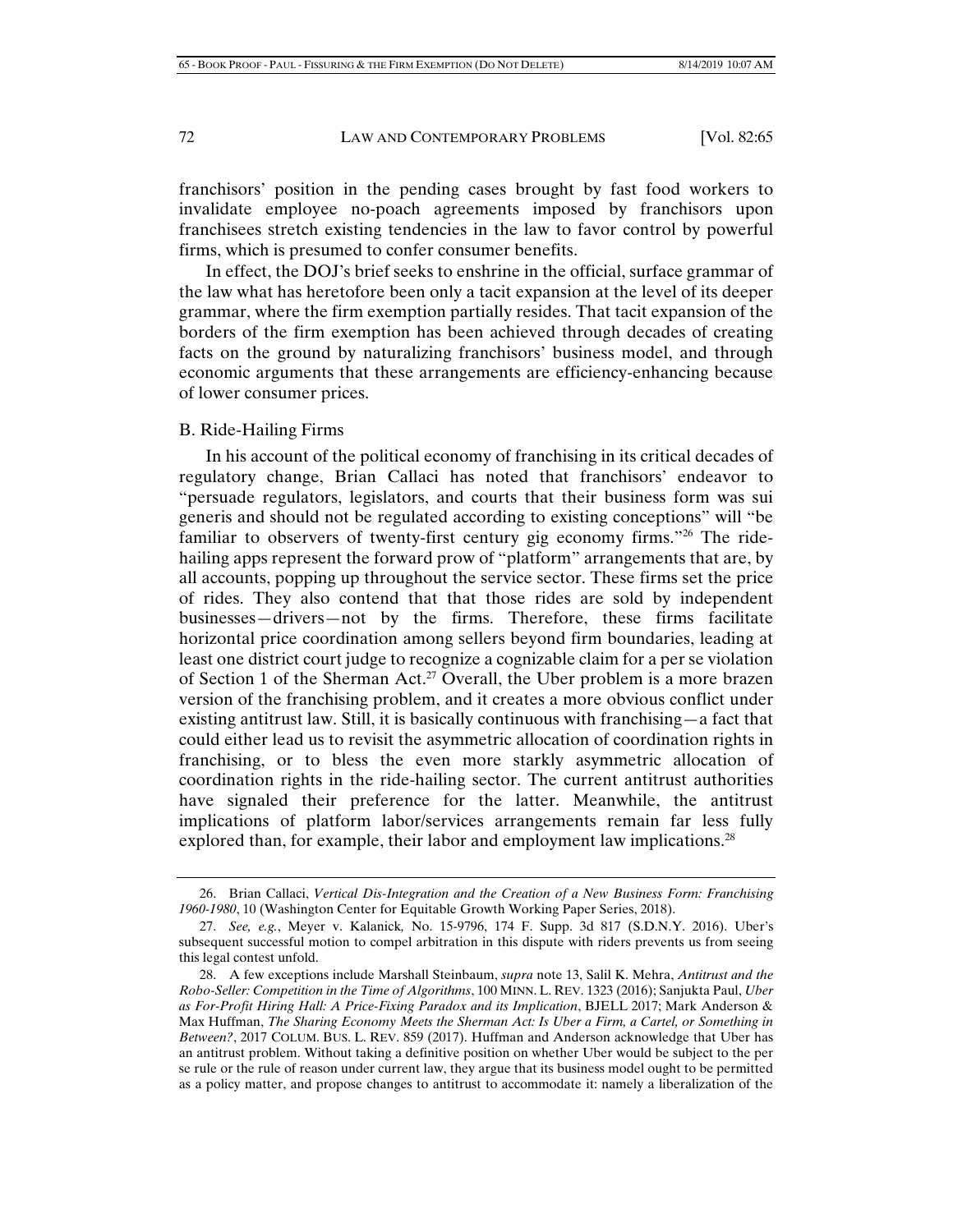What public debate there has been on the antitrust implications of the ridehailing firms' pricing practices has focused to a large extent on algorithmic pricing.29 Algorithmic pricing is certainly an interesting and important topic in itself, but the immediate antitrust questions relating to Uber and similar firms do not stem from the fact that they set prices for ride services through an algorithm. Rather, they stem from the fact that Uber sets prices for ride services in the first place. Similarly, there are a slew of articles on the "efficiencies" brought about by Uber. Deeper normative questions aside for the moment, these are not in themselves legal justifications for Uber's coordination; they must fit within existing legal categories that, in effect, condition the justificatory power of such putative benefits. This conditioning role for legal categories is non-optional: arguments about efficiency are not free-standing but ultimately themselves presuppose legal categories—notably, the firm exemption—for organizing coordination.

These firms have even more obvious problems than franchising in the surface structure of existing antitrust law. A ride-hailing tech platform cannot straightforwardly argue that its relationship to its drivers constitutes a single entity for antitrust purposes, as this is inconsistent with its claim that drivers are its consumers, and is also inconsistent with its defense in employment cases alleging that drivers are really employees. In the employee misclassification cases, these firms argue they lack control over drivers and engage in little or no top-down coordination.30 Since ownership is already dispersed in terms of the primary relevant physical capital (vehicles), top-down coordination simply *is* the only other factor the firms have available to argue under *Copperweld*. Uber's ability to immunize its coordination under the *Copperweld* line of cases is doubtful; its ability to do so and to maintain its defense in the employee misclassification cases is virtually impossible.

Moreover, Uber and similar firms are unlikely to succeed in showing that their price coordination constitutes a permissible vertical restraint if current law is interpreted fairly. The paradigm cases that liberalized the law of vertical restraints never immunized price restraints *as far removed* from the transaction that Uber claims to have with its drivers. Uber and similar firms say that they license the use of software to drivers, which facilitates drivers' transactions with riders. But the price restraints Uber places on drivers relate to the *rides themselves.* As Judge Rakoff pointed out in rejecting Uber's argument of

*Copperweld* defense that would allow for the consideration of degrees of integration and risk-sharing, rather than a binary decision on single entity status. To the extent that they argue that rule of reason treatment is not foreclosed for Uber, however, Anderson and Huffman's position also generally supports drivers' own coordination, although they do not directly address it. Other commentators, many of them economists, also argue that Uber confers consumer benefits without making it clear what the legal relevance of those benefits is, given the nature of Uber's business model. *See, e.g.*, Judd Cramer & Alan Krueger, *Disruptive Change in the Taxi Business: The Case of Uber*, 106 AM. ECON. REV. 177 (2016).

 <sup>29.</sup> *See, e.g.*, Salil K. Mehra, *Antitrust and the Robo-Seller: Competition in the Time of Algorithms*, 100 MINN. L. REV. 1323 (2016).

 <sup>30.</sup> *See, e.g.*, O'Connor v. Uber Tech.'s., Inc., 82 F. Supp. 3d 1133 (N.D. Cal. 2015).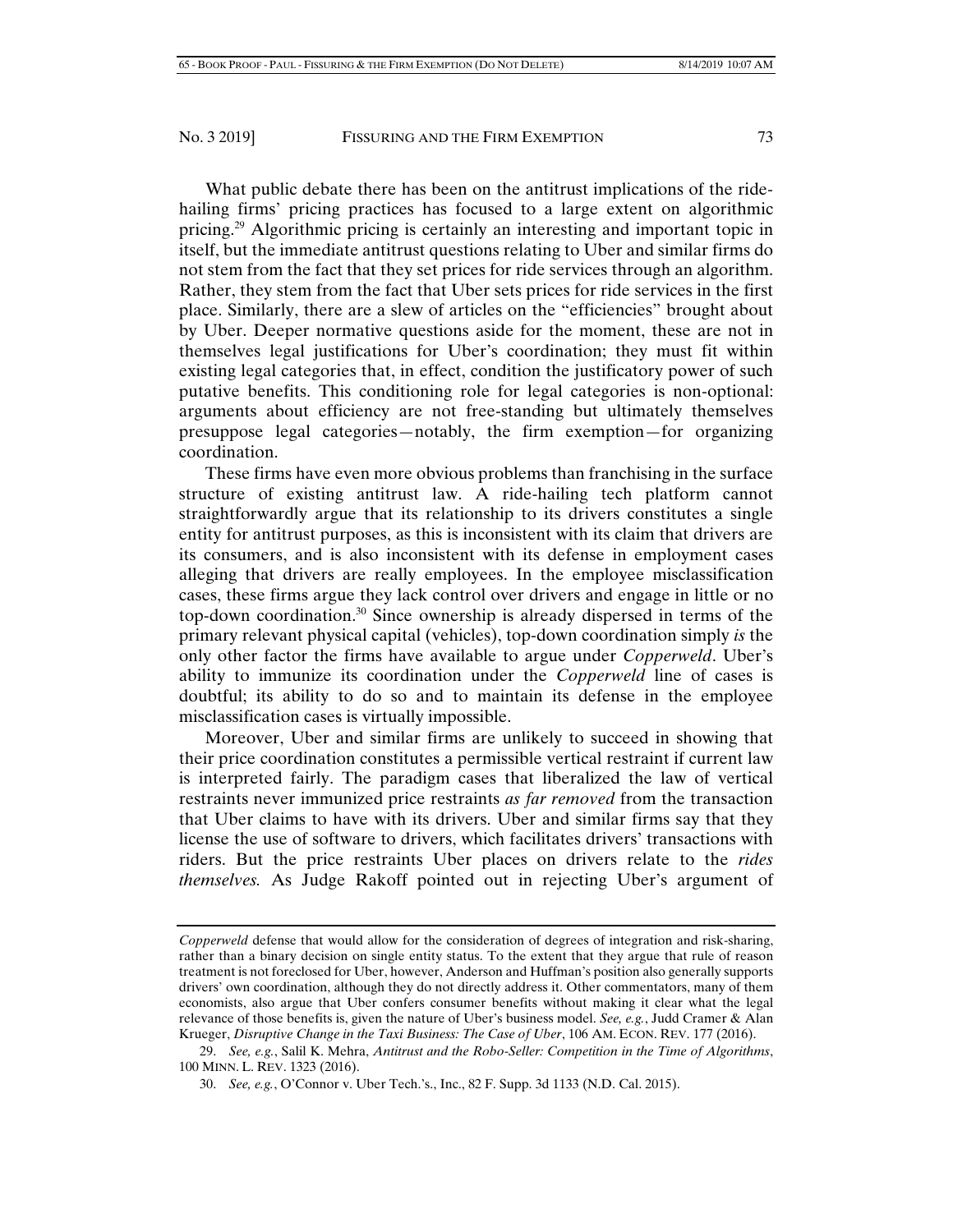verticality and denying its motion to dismiss the Section 1 lawsuit brought against it by consumers, drivers are not re-selling ride services sold to them by Uber, which is the classic re-sale justifying vertical restraints under existing case-law. $31$ *GTE Sylvania* involved the re-sale of TV's, where the TV market was the subject of the restraint at issue. *State Oil Co. v. Khan* involved the re-sale of gas and oil, where the prices of those commodities were the subject of the restraint at issue. *Leegin* involved the re-sale of clothing, whose prices were the subject of the restraint at issue. None involved price restraints on commodities (here, ride services) that were themselves unrelated to the commodity (here, use of the app) sold by the restraining firm (Uber) to the purchaser-firm (drivers). It is true that both maximum and minimum price restraints can now relate to an intangible product, like the app, but that does not change the structure of the transactions and relationships at issue: drivers are not re-selling the use of the app to riders. $32$ Nor can it be plausibly argued that what they are selling to riders is a "product incorporating the licensed technology."33 And indeed, the few law review articles that do consider the Section 1 implications of Uber's pricing practices in any detail do not take seriously the possibility that Uber's price coordination constitutes a permissible vertical restraint, although they may advocate other legal reforms that would permit it.<sup>34</sup>

The problem here is that the many efficiencies claimed for Uber are not legally salient unless Uber shows that its pricing practices fall within the existing law of vertical restraints. Putting that problem aside for the moment, the efficiencies claimed for Uber fall roughly into two categories: (1) the app works well, reducing transaction costs of driver-rider bargains; or, less frequently articulated, (2) Uber avoids the responsibilities of employment and the business risks of vehicle ownership, thereby reducing costs.<sup>35</sup> The second of these contentions is transparently question-begging.

As to (1), let's indeed assume that the app works very well in achieving the functional goal of matching drivers and riders in time and space, which is the essence of the claim. The problem is that this is neither here nor there with respect to the legal question. The issue is not whether the app is a great invention. There have been a great many great inventions; and while there may at times be something *specific* about a particular invention that forms the basis for a particular legal right, the greatness of an invention does not itself create a generic entitlement to selectively preferential legal treatment. The claim would have to

 <sup>31.</sup> *See* Ord. on Motion to Dismiss, Meyer, 174 F. Supp. 3d 817.

 <sup>32.</sup> Note that this argument does not necessarily imply acceptance of the "hub and spoke theory" endorsed by Judge Rakoff in his order denying Uber's motion to dismiss. The hub and spoke theory is an exception to the applicability of the rule of reason for vertical restraints, but a) implies that the vertical arrangement comes within the existing principles justifying the rule of reason in the first place, and b) requires agreement among the "spokes" (here, drivers), which is unlikely to be met.

 <sup>33.</sup> ANTITRUST GUIDELINES, *supra* note 24.

 <sup>34.</sup> Mark Anderson & Max Huffman, *The Sharing Economy Meets the Sherman Act: Is Uber a Firm, a Cartel, or Something in Between?*, 2017 COLUM. BUS. L. REV. 859 (2017).

 <sup>35.</sup> Anderson & Huffman, *supra* note 34.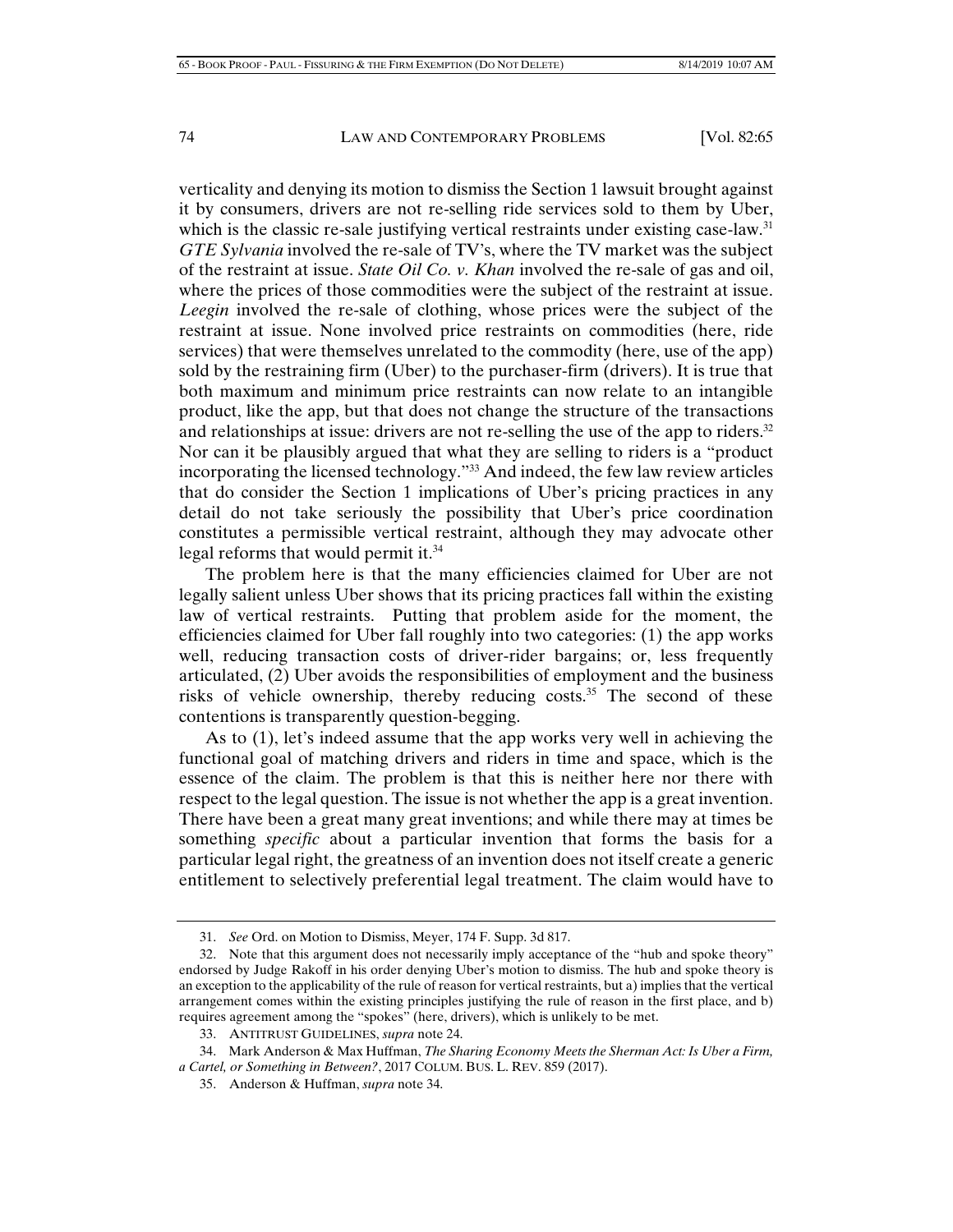be that the price coordination activity *itself* generates operational efficiencies. But there is no argument for that. The app could match riders in space and time without setting prices, and that would exhaust all the efficiencies have been claimed for it. $36$ 

The price coordination activity performed by the apps might be valuable for a completely different reason, namely that it performs a market stabilization function. Market stabilization largely isn't recognized as a good in the current antitrust framework, at least not officially. And of course, a drivers' union would perform market stabilization functions as well, as indeed unions, trade associations, and other organizations can do more generally.<sup>37</sup> But again, this can't be the reason to permit Uber's price coordination without also justifying Uber drivers' collective bargaining, or for that matter, without also justifying a cartel of drivers who own their own vehicles and simply share an app that performs a price coordination function. This is a basic and deep tension in the law and in antitrust thinking, because on some level antitrust actors do seem to acknowledge the need for market stabilization when thinking about some specific cases, but the official principles do not. This leads then to the selective application of antitrust rules in favor of large, powerful actors' coordination and against small players'. It creeps in even to Anderson and Huffman's argument, as they acknowledge that price coordination is not relevant to the official efficiency defenses, but that drivers are unlikely to participate without it. $38$ 

Related to the market stabilization issue, Anderson and Huffman at times describe the resultant efficiencies in terms of Uber's enhanced business revenue, which in turn passes benefits on to consumers.<sup>39</sup> Not only is there no good principle, however, to define enhanced business revenue as a social benefit to be weighed in favor of coordination, while refusing to consider the benefits of reasonable wages in the same manner, but also the firms foreclose the use of that argument by also defining drivers as themselves businesses*.* By this logic, anything that drivers do to enhance *their* business revenue is also an efficiency to be weighed against any losses from coordination.

Finally, Uber has a better chance of avoiding per se treatment under the principles articulated in a minor strain of Section 1 case law that is more tolerant to horizontal coordination beyond firm boundaries—but it has a better chance precisely to the extent that drivers' own coordination would *also* not be subject to the per se rule under them. For example, *Appalachian Coals* would directly militate in favor of permitting drivers' coordination because it straightforwardly acknowledges market stabilization in the face of destructive competition as a legitimate criterion for antitrust decision-making.<sup>40</sup>

 <sup>36.</sup> To their credit, Anderson and Huffman acknowledge this point.

 <sup>37.</sup> *See, e.g.*, FREDERIC S. LEE, MICROECONOMICS: A HETERODOX APPROACH (2017).

 <sup>38.</sup> Anderson & Huffman, *supra* note 34.

 <sup>39.</sup> *Id.* 

 <sup>40.</sup> *See* Appalachian Coals, Inc. v. United States, 288 U.S. 344 (1933).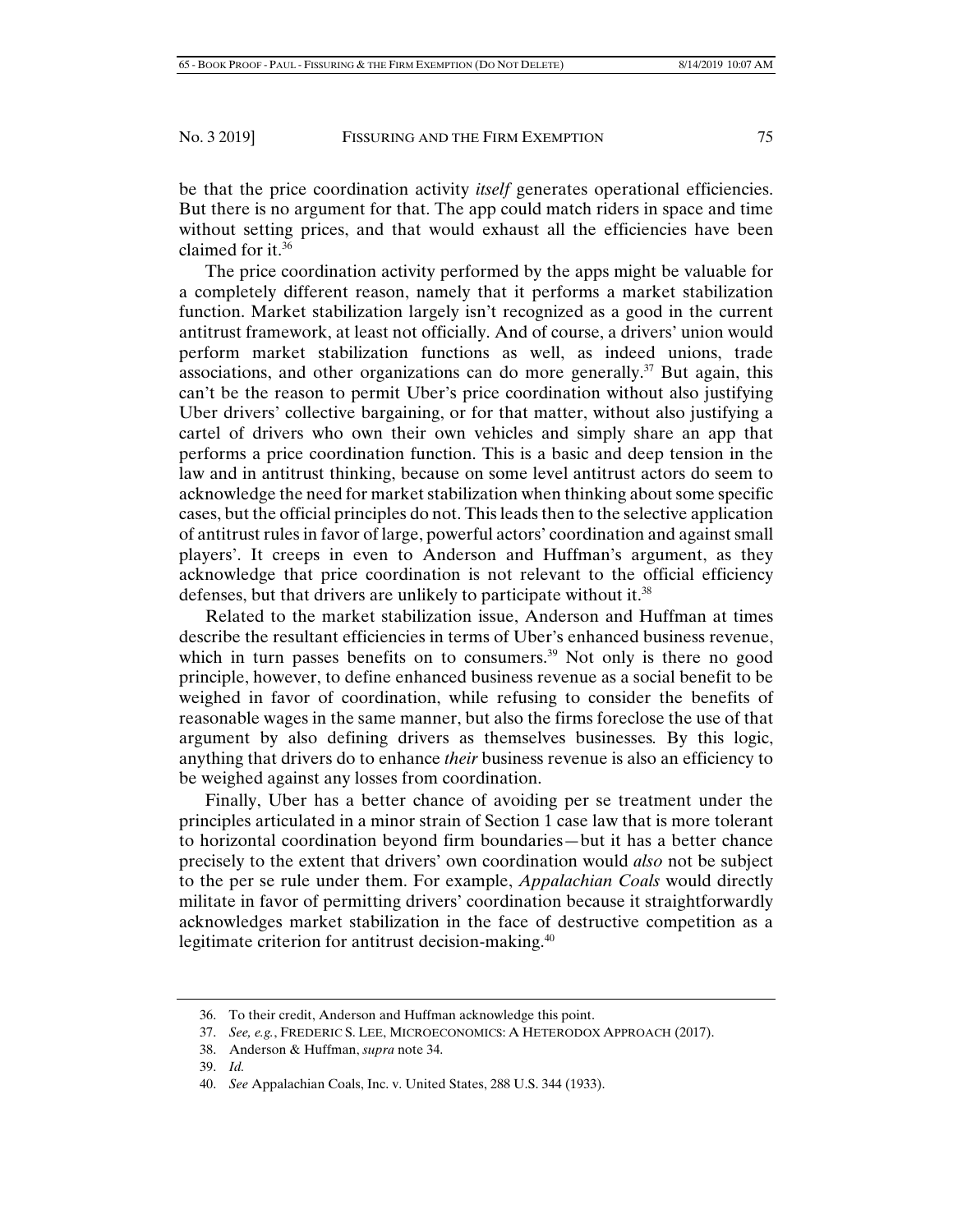However, if the DOJ's position in the pending franchising no-poach cases succeeds in expanding the law of vertical restraints to become even more permissive, this would have favorable implications for Uber's ability to argue that the price restraints it places on drivers are in fact permissible vertical restraints. It would also even further crystallize the preference for economic coordination imposed by a large, powerful actor—even when functionally indistinguishable from voluntary coordination by many smaller actors—on the part of the current antitrust paradigm.

## C. Independent Contractor Firms

Finally, these anomalies in antitrust treatment of various forms of coordination extend to an older form of business fissuring: namely firms that rely principally upon independent contractors, and which then sell a commodity that in substantial part comprises those services. These firms' right to engage in price coordination has not been seriously questioned under antitrust, though their structure departs from the conventional justification for the firm exemption.

Antitrust's firm exemption relies ultimately upon an internal organization based on command rather than contract.<sup>41</sup> This command is derived from the relationship of agency—in other words, employment. And indeed, under the positive law, the very thing that defined an independent contractor is that she's not an agent of the firm.<sup>42</sup> But without her agency, what "firm-ness" is left? Even after recasting almost all of its prior employment relationships as commercial contracts, such a firm retains the privileges of the firm exemption.

To take an example, many trucking firms in the United States today fit the template I just gave: they buy truck-driving services from individuals whom they characterize as independent contractors, and they sell trucking services to their customers. They typically have a few administrative employees, but their core product is not only made by independent contractors, it *is* the very service performed by those individuals. Other than obtaining contracts with customers and bargaining those contracts, such a firm usually does not do much else. It has no other production facilities, and according to its own self-characterization, it does not extensively monitor drivers' provision of services.

Now consider the antitrust treatment of such a firm. The trucking firm gets to set the prices it charges its customers for trucking services. That seems natural enough. But is it? Functionally, this is a form of price coordination: the firm is setting the prices for the services performed by all, say, twenty drivers. Imagine that in this particular market for trucking services, there are four other firms of twenty drivers each. Now suppose that instead of working for the first firm, these same twenty drivers begin working directly for customers, but form a bargaining unit for the purpose of negotiating their contracts with customers. They agree internally upon rates and they do not deviate from rates set by their designated

 <sup>41.</sup> *See* Paul, *supra* note 2.

 <sup>42.</sup> *See, e.g.*, FedEx Home Delivery v. Nat'l Labor Relations Bd., 563 F.3d 492 (D.C. Cir. 2009).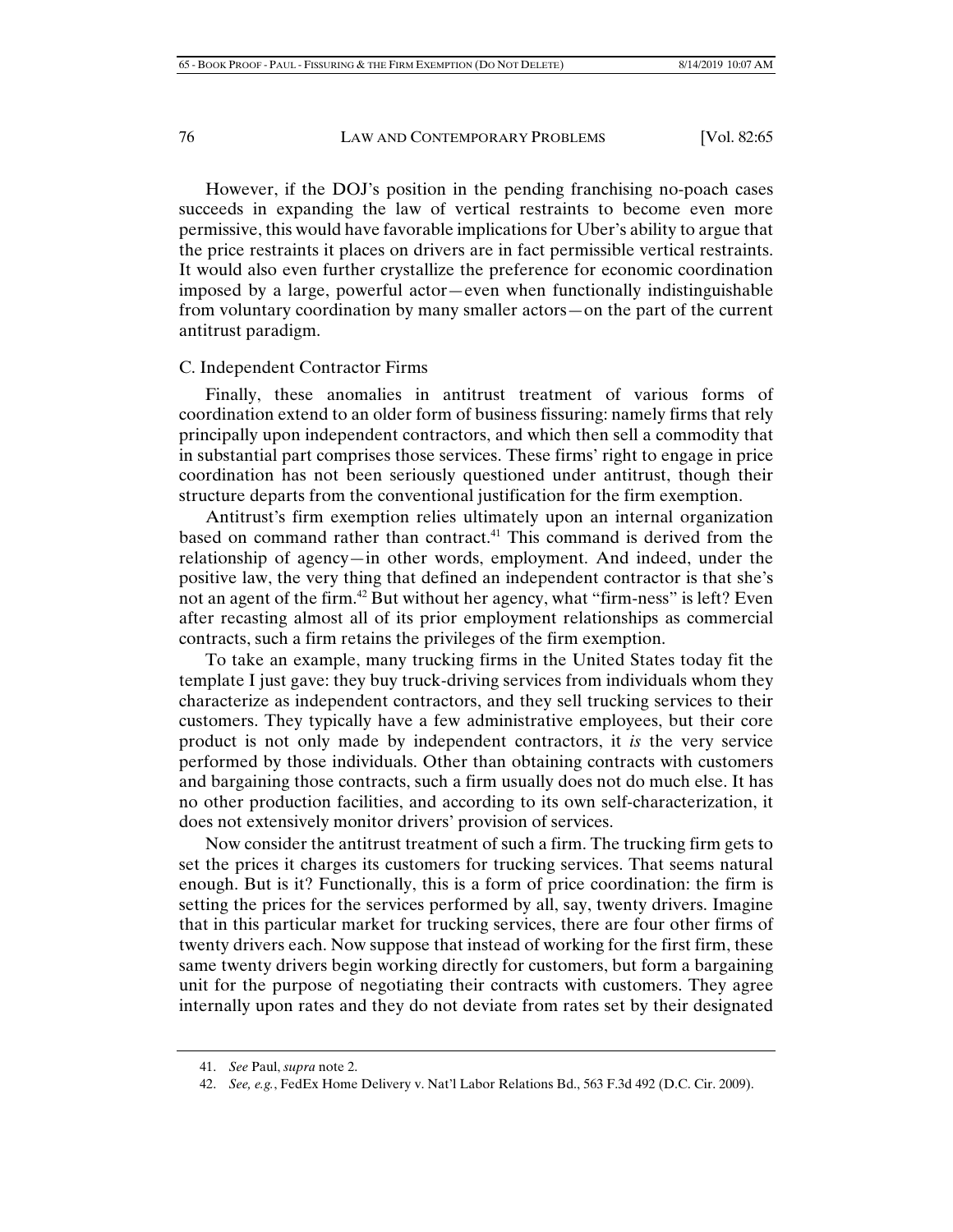bargaining agent. Without changing much, if anything at all, about the tangible economic activity that is taking place, we have moved from a situation in which the right to coordinate prices is uncontested for antitrust purposes, to one that courts and federal competition authorities would undoubtedly label a "garden variety price-fixing ring."43 Note that between these examples, there is no difference in effects on third parties, whether they are customers, suppliers or rival firms or associations. Indeed, Bork himself acknowledged that there is no such difference in market effects between firms and cartels, until one brings in the putative efficiencies and thus consumer benefits of the firm's internal agency relationships.44 Having removed those agency relationships from the organization of the production or service in question by transforming them into contracts, however, the justification for favorable antitrust treatment also disappears.

Two responses are possible: (1) that the trucking firm contributes benefits from integration that are not sufficient for the employment relationship, but that are sufficient to justify preferential antitrust treatment; and (2) that the truck drivers, if they wish to avail themselves of that preferential treatment, have the same legal right to achieve this beneficial integration as the owner of the trucking firm does. As to objection (1), it is not at all clear that this needle can be threaded. Many trucking firms in fact contribute very little functional integration other than bargaining customer contracts. To the extent they do more, they very likely are misclassifying drivers as contractors. There is also no basis not to consider the many other benefits that the truck drivers might claim for their economic arrangement, not least of them the ability to earn a reasonable rate and stabilize the market, which would tend to have effects upon operations as well. The binary distinction between bargaining integration and productive integration is moreover both false and self-fulfilling: if drivers were able to form a bargaining unit, they very well might use the increased revenue to make upgrades and investments, just as the firm would—perhaps even in a way that was integrated across the group.

As to objection (2), simple incorporation will not protect the truck drivers*.*  An incorporated firm of truck drivers who own their own trucks—just as they do in the independent contractor-based trucking firm—and who rotate bargaining responsibilities with customers would not be immunized from Section 1 liability the way that the trucking firm automatically is.<sup>45</sup> A decision-maker is likely to find that this arrangement is simply an incorporated cartel. In that event, the drivers might not even have the opportunity to prove up benefits from coordination, because the per se rule would likely apply. Yet if the same drivers subordinate themselves to an owner and a manager, precisely the same price coordination in precisely the same market is automatically immunized. This

 <sup>43.</sup> ROBERT BORK, THE ANTITRUST PARADOX 108 (1978).

 <sup>44.</sup> *See, e.g., id.* at 264 ("Both internal growth and horizontal merger eliminate rivalry, and they do so more permanently than do cartel arrangements. Prices are fixed and markets allocated within firms.").

 <sup>45.</sup> Am. Needle, Inc. v. Nat'l Football League, 560 U.S. 183, 191–92, 200-01 (2010).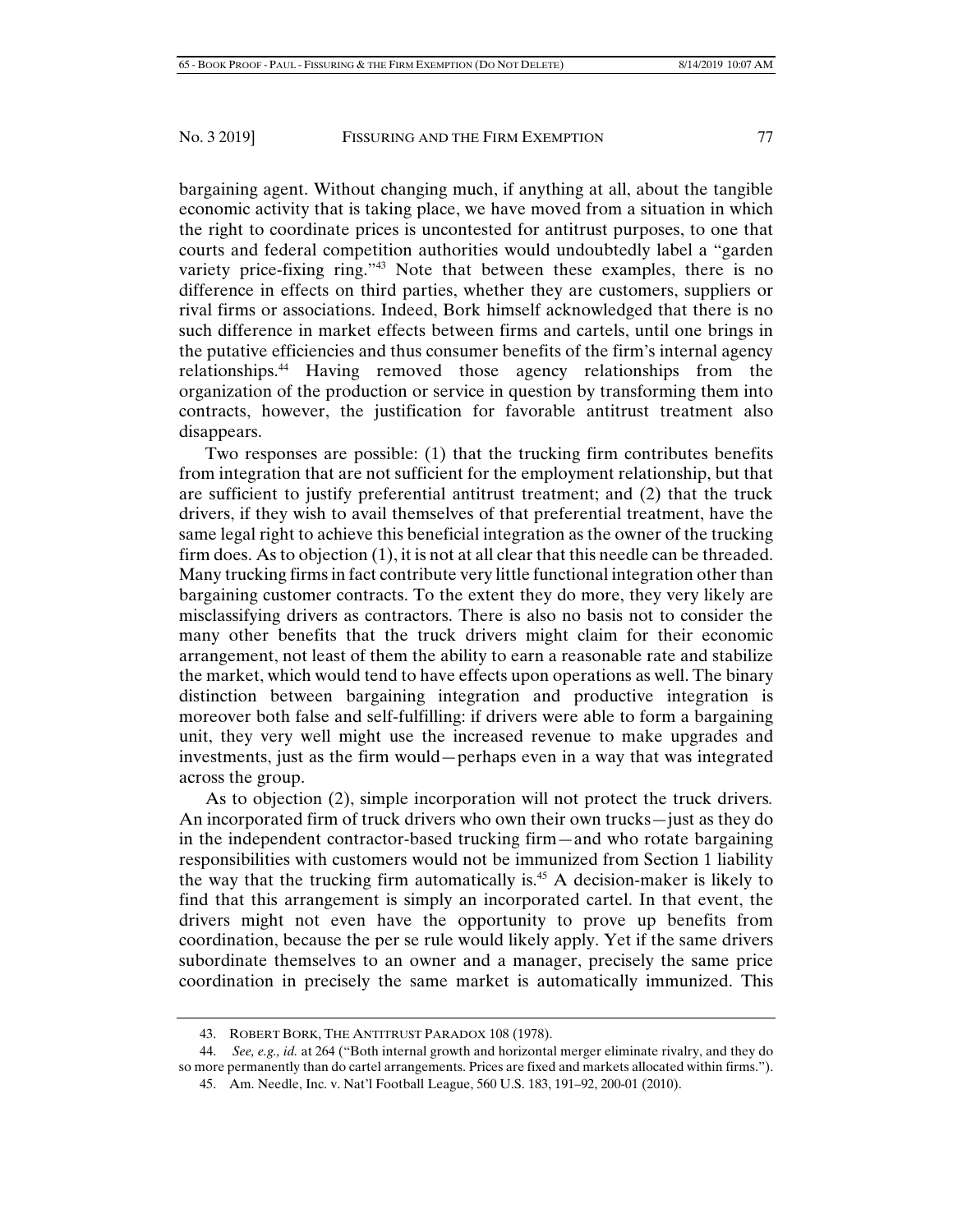simple example makes the point stark, because it is very unlikely that a court would ever look for *more* functional integration in the case where there is a separate owner and a manager—even if they are not doing anything particularly useful or socially productive. Thanks to the firm exemption, together with the per se rule against horizontal coordination beyond firm boundaries, our system paradoxically rewards an arrangement in which there is a boss to profit from the drivers' labor, while denying the individuals who perform the work the privilege to coordinate prices.

### III

## THE CONTRACTION OF COORDINATION RIGHTS IN FISSURED ARRANGEMENTS

In each of the fissured business arrangements discussed above, the expansion of coordination rights beyond the traditional boundaries of the firm exemption for the more powerful actor is accompanied by a contraction of coordination rights for the less powerful ones in its orbit. Antitrust denies to franchisees any rights to engage in economic coordination, either as to their own price-setting or as to their bargains with the powerful franchisor firms. Franchisors' control over franchisees is thus underwritten by not one but two antitrust rules: the allocation of coordination rights to franchisors, and the denial of coordination rights to franchisees. Uber and similar firms, meanwhile, insist that their drivers have no right to coordinate under antitrust; and thus far, the law has denied them that right. Indeed, Uber has argued that the per se rule bars drivers' coordination and that a local ordinance authorizing collective bargaining among drivers is therefore subject to federal preemption by the Sherman Act.<sup>46</sup> And independent contractor truck drivers have been sued by trucking firms when they engaged in concerted action to improve their positions; the law has also largely assumed that they lack coordination rights.47

If franchisees were able to bring countervailing power to bear in their bargains with franchisors, the result might not only be an ability to bargain more meaningfully with their own employees,<sup>48</sup> but also bargaining over joint responsibility for those employment relationships themselves. Uber drivers who formed a union and bargained their contracts with Uber might, building on these connections, put themselves in a position to launch an app of their own. Assuming it could pass muster under an unreformed firm exemption in the first place,49 this possibility has little practical chance of coming organically into fruition without, at a minimum, the initial integration created by a bargaining

 <sup>46.</sup> Chamber of Commerce of the United States v. City of Seattle, 890 F.3d 769 (9th Cir. 2018).

 <sup>47.</sup> Paul, *supra* note 1.

 <sup>48.</sup> *See, e.g.*, Lydia DePillis, *McDonald's Franchisee Says the Company Just Told her "Just Pay Your Employees Less*,*"* WASH. POST (Aug. 4, 2014), https://www.washingtonpost.com/news/storyline/wp/ 2014/08/04/first-person-kathryn-slater-carter-the-franchise-owner-taking-on-mcdonalds/?noredirect= on&utm\_term=.85a5d857adca [https://outline.com/UBtDhH].

 <sup>49.</sup> Am. Needle, Inc. v. Nat'l Football League, 560 U.S. 183, 191–92, 200-01 (2010). *See also* Paul, *supra* note 2.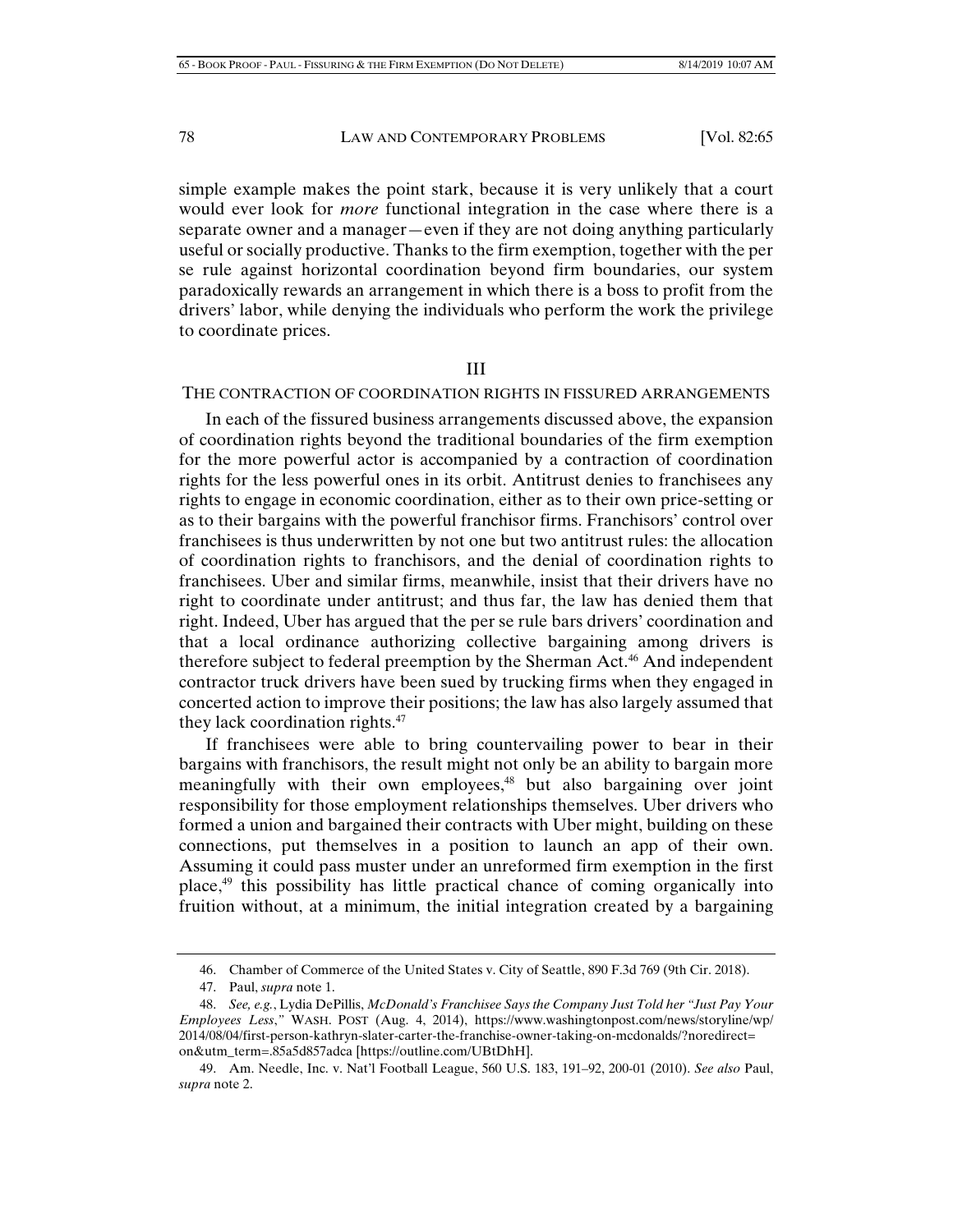agency or a union.<sup>50</sup> This would be the case even putting aside the structural disadvantages a driver-owned business would continue to face in competition with the platforms, given the latter's relationships to the financial markets.<sup>51</sup> Similar possibilities attend organizing by independent contractor workers.

*Fed Trade Comm'n v. Superior Ct. Trial Lawyers Ass'n* is the Court's strongest articulation of the rule against horizontal coordination beyond firm boundaries, and it clearly articulates antitrust's current preferred and disfavored forms of coordination. In particular, the opinion shows that the antitrust norms that the Court applied internalize deference to coordination within firms, singling out coordination among individual or small service-providers' coordination for censure while ignoring other forms of coordination. Like the current antitrust paradigm more generally, the Court *selectively* applied a putatively general norm in favor of competition and against coordination. The Court also then *extended*  antitrust's conventional allocation of coordination rights—privileging large, powerful business firms as the primary mechanism of market coordination—into the First Amendment law of expressive boycotts itself, relying upon that particular antitrust logic in order to decide the boycotts that are and are not protected by the First Amendment.

# A. The Court's Antitrust Analysis

*Trial Lawyers* applied the per se rule against horizontal price coordination beyond firm boundaries to concerted action by individual service-providers and micro-enterprises.52 Section 1 of the Sherman Act prohibits contracts and conspiracies "in restraint of trade."53 Judicial construction of Section 1 prohibits agreements that *unreasonably* restrain trade, and pronounces certain sorts of agreements unreasonable per se. Once so categorized, such agreements need not, indeed cannot, be re-examined for reasonability by future courts. Horizontal price coordination beyond firm boundaries, otherwise known as price-fixing, is currently considered per se unreasonable. Each of the decision-makers in the *Trial Lawyers* case, from the ALJ to the Supreme Court, agreed that the lawyers' boycott was a "classic restraint of trade within the meaning of Section 1 of the Sherman Act."54 Upon the finding of such coordination, a fact-finder is neither required nor permitted to consider any other factors—for example, whether the

 <sup>50.</sup> *See, e.g.*, Sandeep Vaheesan & Nathan Schneider, *Cooperative Enterprise as an Antimonopoly Strategy*, PENN STATE L. REV. (forthcoming 2019) (making this point).

 <sup>51.</sup> Uber and similar firms have relied massively on venture capital funding. A producers' cooperative by its nature would not seek such funding—and would likely not be able to borrow on favorable terms either, as a result. This in turn would affect its ability to compete with a firm like Uber, which consistently loses money, apparently in service of a future operational pay-off (and in service of a payoff in terms of share value once it goes public, in the meanwhile).

 <sup>52.</sup> FTC v. Superior Court Trial Lawyers Ass'n, 493 U.S. 411 (1990).

 <sup>53.</sup> Sherman Act, 15 U.S.C. § 1 (1890).

 <sup>54.</sup> *Id.*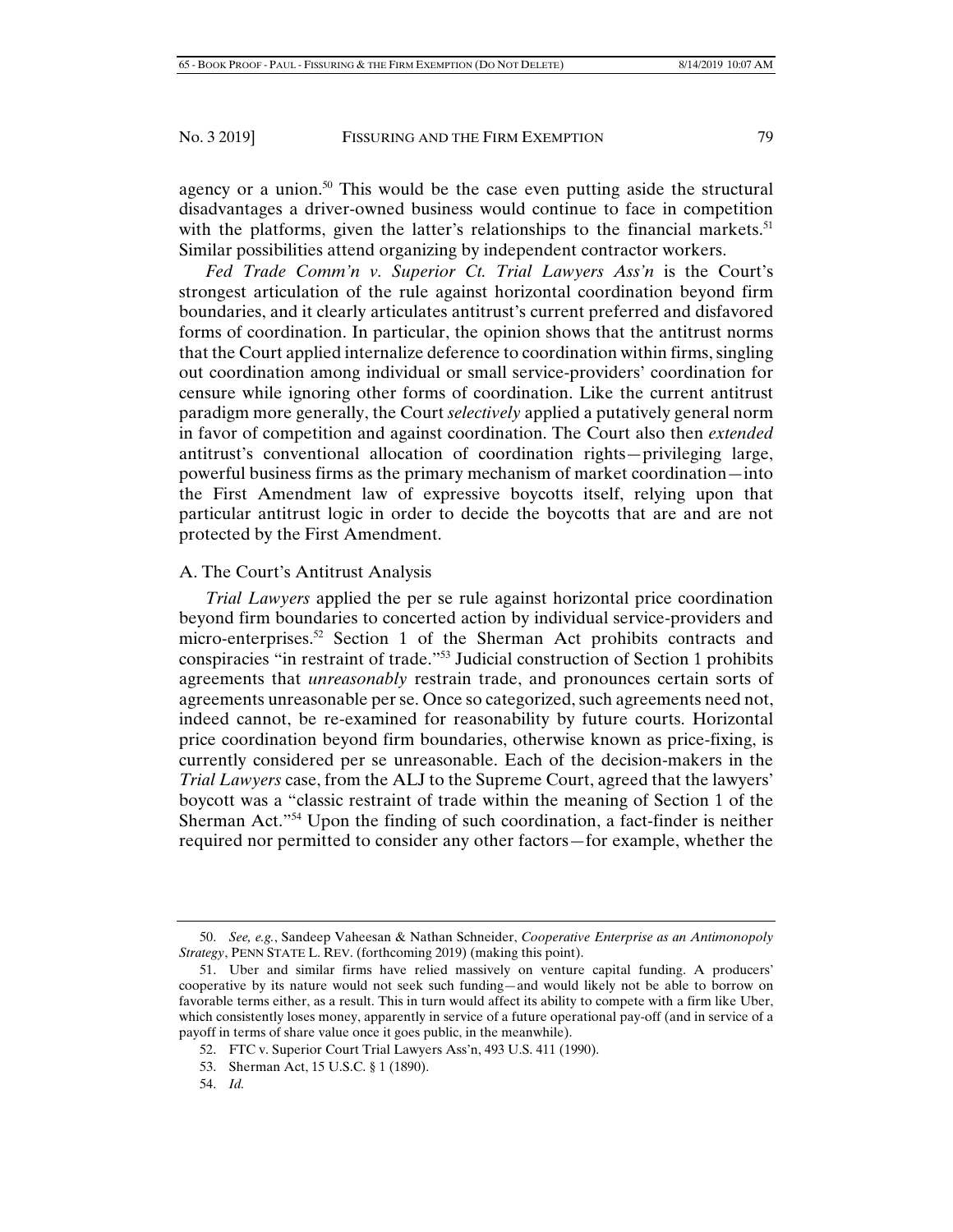resultant prices were reasonable or whether countervailing benefits flowed from the coordination.55

The Court also noted that concerted reduction or stoppage in the sale of a commodity, which the lawyers' strike constituted, is similarly prohibited per se.<sup>56</sup> More generally, concerted withholding of supply—of labor or services—is of course the very essence of a labor strike, and relatedly is one of the few forms of economic leverage available to those who own little or no capital.<sup>57</sup> While antitrust would thus condemn a labor strike absent the labor exemption, and does condemn strikes beyond the bounds of the exemption, it is worth noting that the antitrust notion of harm from "reduced output" fails to accurately capture the mechanism by which a strike or boycott in fact works. According to current conventional antitrust theory, reduced output is an antitrust harm in itself (because it is by definition economically inefficient, which also usually means that it automatically results in increased prices), not because it increases the bargaining power of the seller to extract desired changes to the contract/relationship in question (such as a higher price or wage).

But the latter, not the former, is how a strike or boycott actually works. Wages are not increased following a strike because workers reduced their labor supply, which automatically increased the price of labor. Instead, wages go up after a successful strike because the business is economically harmed by the work stoppage in specific ways, which in turn gives workers bargaining power to effect desired changes to the contract. These two mechanisms—the real one, and the theoretical one—are far apart. Strikes work because of specific business harms that result from reduced operations. They are mediated through human volition at the bargaining table, not through the supposedly impersonal workings of market price.<sup>58</sup>

In applying the per se rule against the lawyers' strike, the Court adopted the antitrust vision in which markets are coordinated mainly through the mechanism of the firm, while other forms of coordination are prohibited or disfavored.59 The fact that the coordinating mechanism in this case is a public entity rather than a putatively profit-maximizing business firm simply highlights the depth at which these underlying assumptions are rooted, as further discussed below. To support the centrality of the blanket prohibition upon horizontal coordination beyond firm boundaries to the overall allocation of coordination rights under antitrust, the Court approvingly quoted Robert Bork's statement that permission to prove

 <sup>55.</sup> *Id.* at 435*. See also* Nat'l Soc'y of Prof'l Engineers v. United State*s*, 435 U.S. 679 (1978).

 <sup>56.</sup> Superior Court Trial Lawyers Ass'n, 493 U.S. at 423 ("This constriction of supply is the essence of price-fixing, whether it be accomplished by agreeing upon a price, which will decrease the quantity demanded, or by agreeing upon an output, which will increase the price offered.") (quoting the Court of Appeals).

 <sup>57.</sup> Of course, this point is limited by the lack of protection for economic strikes under the NLRA. Still, an economic strike is *permitted* under labor law, if not protected.

 <sup>58.</sup> For an alternate view, see LEE *supra* note 37; NEIL FLIGSTEIN, THE ARCHITECTURE OF MARKETS (2001).

 <sup>59.</sup> Paul, *supra* note 2.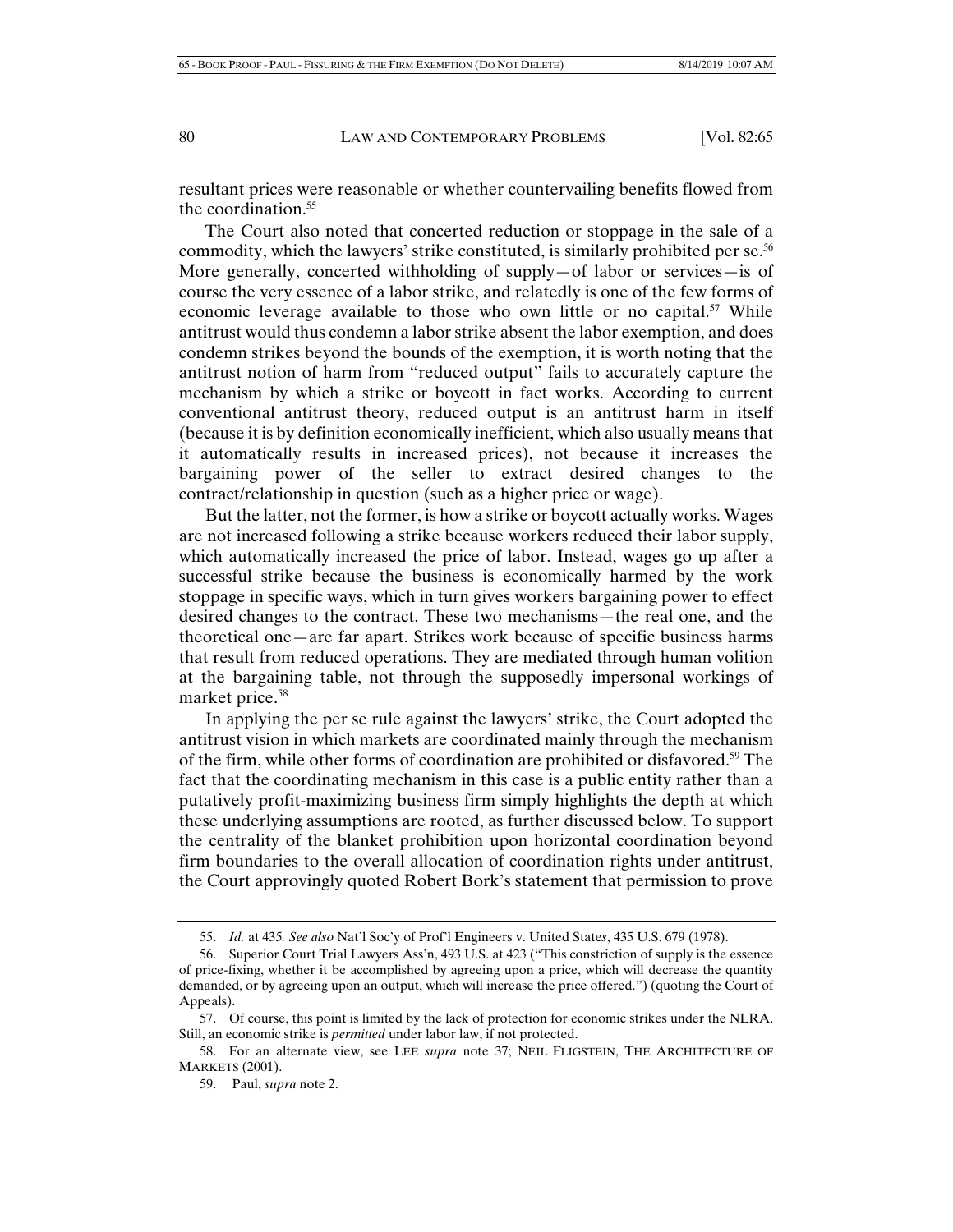lack of economic power in cases of horizontal price coordination would be administratively unworkable, introducing complexities of market definition into such cases.<sup>60</sup>

The Court also characterized the per se rule against horizontal price coordination as something more fundamental, from a normative standpoint, than a mere rule of administrative simplicity or convenience. In so doing, the Court made a conceptual error. Analogizing horizontal price coordination to inherently dangerous activities like stunt flying in congested areas, each instance of which poses some threat to physical safety, it reasoned that each instance of price coordination poses "some threat to the free market."61 To support this assertion, the Court again cited Bork, this time for the proposition that no one will engage in price coordination unless it has the power to affect market prices.

The Court of Appeals had taken the position that the First Amendment ought to protect the strike (as discussed in the next section) absent a showing that the lawyers had market power. But the deeper problem is not that price coordination is not anti-competitive—a basically question-begging term absent further specification of the inevitable limits upon competition—or that the price coordination of small actors will not affect market prices. In fact, the lawyers did collectively have market power in the narrow sense: their coordination had the ability to affect prices. As we can see from the record, absent intervention by the competition authorities, it was poised to do just that. The problem is not that the lawyers did not have an opportunity to prove a lack of market power, but that market power, in the narrow sense recognized by the antitrust paradigm of Bork and *Trial Lawyers*, is an insufficient criterion of permitting coordination.

The actual problem is that affecting prices always assumes a normative baseline that the conventional antitrust paradigm leaves obscure but that is fundamentally influenced by intra-firm coordination. Here that baseline was set by the District's own coordination of the market for legal services for indigent criminal defendants. The Court described the normative base-line effectively in temporal terms: the state of affairs "[p]rior to the boycott."62 That description holds constant everything other than the lawyers' own coordination, as a matter of the legally relevant possible worlds, when there is no good reason to do so. To wit, the market might have been organized in any number of other ways: there may have been, say, a few large law firms bargaining with the District, or there may have been more than one buyer for the lawyers' services. The particular normative baseline adopted by the Court amounts to a preference for determining prices through coordination that takes place within firm or enterprise boundaries, while frowning upon effects upon prices by means of coordination by smaller actors acting outside firm boundaries. This is a policy choice about structuring markets in a particular way. Moving reality away from that baseline, as the lawyers' boycott almost did, does not pose an inherent

 <sup>60.</sup> Superior Court Trial Lawyers Ass'n, 493 U.S. at 430–31.

 <sup>61.</sup> *Id.* at 434.

 <sup>62.</sup> *Id.* at 422.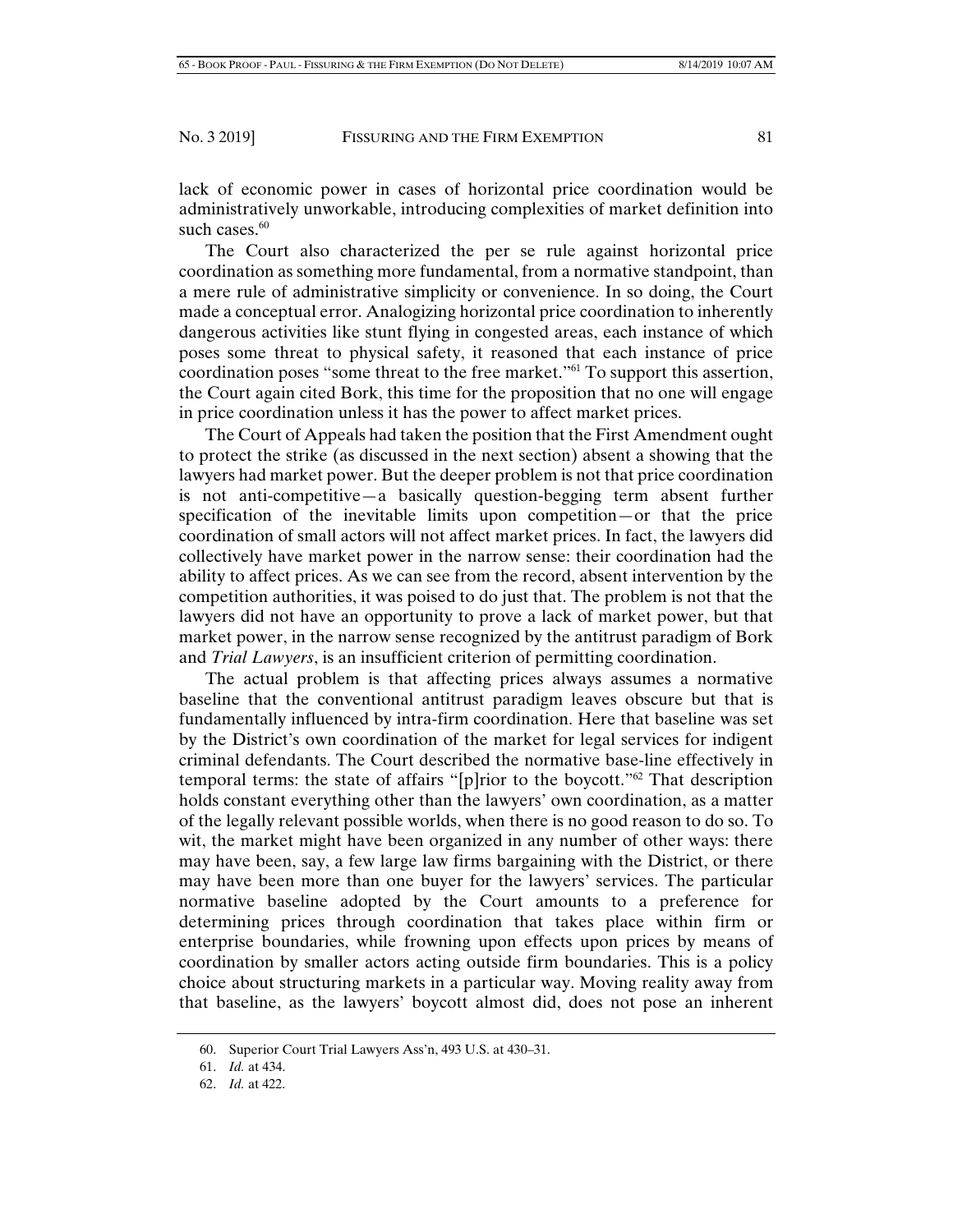economic harm or threat, in the manner that, for example, stunt flying in congested areas poses an inherent threat to physical safety. It simply moves toward a different market order, and a different allocation of coordination rights.

In the market at issue, the Court assumed that the coordination that was *already* occurring was an appropriate part of the normative baseline against which any other scenario would be compared. The District, as the sole buyer of legal services for indigent criminal defendants, directly coordinated the market for those services, setting the hourly rates by legislation and coordinating the market along various other dimensions as well. Yet the Court chose to entirely disregard this coordination activity by the only buyer, while singling out the economic coordination of the individual providers of legal services for censure. Patterns of market coordination arise for all sorts of reasons,<sup>63</sup> buyer power being one species.64 In all of them, public power is present to some degree or other, whether through background law or in some more active form. In short, there is no good reason to privilege the pre-strike rates paid to the lawyers as the normative or "competitive" ideal. Why, then, did the Court reach this conclusion?

At the deepest level, the market order presupposed by the Court's analytic framework does not privilege competition as such; rather, it privileges *firms*, and by extension enterprises, as the locus for the coordination of markets. The Court's opinion extends to the District the same immunity for intra-enterprise economic coordination that it has long done for business entities. And it does so because it assumes the District is acting as an ordinary firm, not because it assumes it is acting as a government would. Indeed, the Court must assume the District is acting as a firm, because otherwise the primary premise of its argument—that the economically and socially appropriate rates must be set by competition, which it further glosses as requiring policing from interference of sellers' collective action—would become incoherent.

Firms are primary in the consensus analytic framework generally adopted by the courts for evaluating economic policy, and their halo sometimes extends to governmental entities when those entities are seen to behave sufficiently like business firms. This is evident in the various market participant doctrines that pepper the landscape of American law, including antitrust law itself. Often, governmental entities are permitted to engage in market coordination only if they can show that they are market actors: i.e., that that they are sufficiently firmlike in that market.<sup>65</sup> Assuming for the moment that it coherently delineates some set of attributes, this sort of criterion of course privileges firm-based economic coordination over, for example, direct public coordination of a market. While the

 <sup>63.</sup> *See* LEE, *supra* note 37; FLIGSTEIN, *supra* note 58.

 <sup>64.</sup> For one account of buyer power, see Nathan Wilmers, *Wage Stagnation and Buyer Power: How Buyer-Supplier Relations Affect U.S. Workers' Wages, 1978 to 2014,* 83 AM. SOC. REV. 213, 213 2018.

 <sup>65.</sup> Market participant exception to federal preemption under the FAAAA; market actor exemption to federal preemption in case of federal deregulation legislation; market participant exception to the dormant commerce clause doctrine.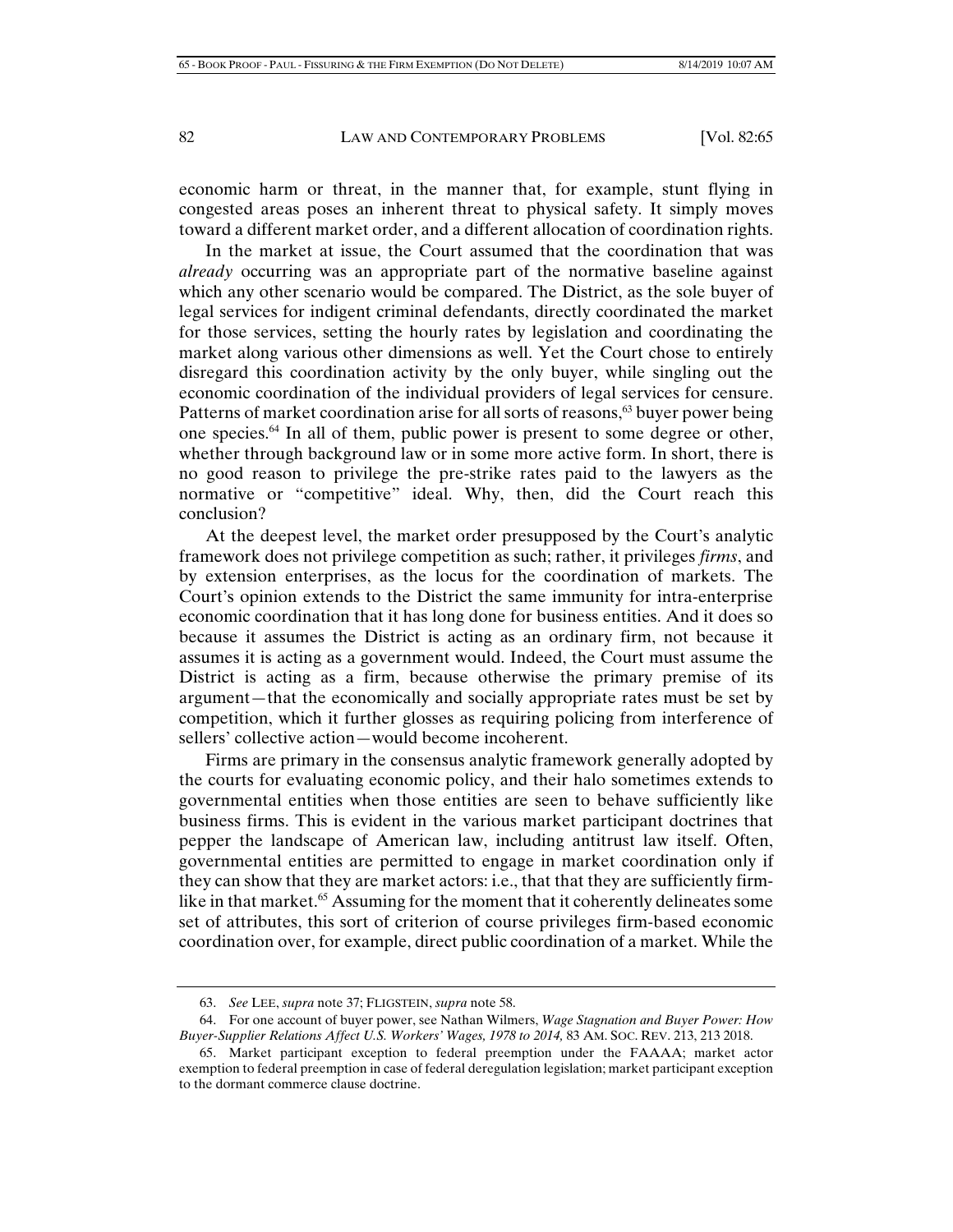Court was not expressly evaluating the applicability of a market participant exception in *Trial Lawyers*, it effectively assumed that the District was acting as a firm would, and that therefore the lawyers' rates ought to be set by competition. The court could have assumed that the District was acting in a public capacity by coordinating a market or engaging in economic policy-making, and that that policy should be given deference for that reason. However, the Court gave *carte blanche* to the District's coordination while censuring individual sellers' based on an assumption that the District was acting as a firm would. Again, to say otherwise would contradict the Court's repeated invocation of competitive rates.

# B. Extending Antitrust's Allocation of Coordination Rights to the First Amendment

The Court then incorporated its preferred allocation of economic coordination rights, determined under antitrust, into its construction of the First Amendment law of expressive boycotts. The Court was principally concerned with the applicability of *NAACP v. Claiborne Hardware*,<sup>66</sup> which also involved a boycott. The Court's rejection of the application of *Claiborne Hardware* to the lawyers' boycott revolved around the fundamental distinction it drew between the aims of the two boycotts: "special" advantage in the market (sought by the lawyers' boycott), and "equality and freedom" that the Court agreed were "preconditions of the free market" (sought by the *Claiborne Hardware*  boycott).67 Many have queried and pointed out the problem with putting "labor subordination" in a different constitutional category than "racial subordination."68 Additionally, the characterization of the lawyers' boycott as special market advantage—in contrast to a precondition of the free market relies upon the particular allocation of coordination rights that antitrust has chosen to espouse. As discussed in the preceding section, collective action among the lawyers would be no more a "special" market advantage than other forms of coordination that the Court permits.

Thus, the purpose of the boycott was also defined as a *private* advantage from the outset.69 This is in contrast to the Court's placement of consumer welfare in its normative framework as, effectively, a *public* value. But after all, consumer benefit is also simply a benefit to a particular set of actors in the market, yet the Court emphasized only the absence of public value in benefits to producers*.* 70 Whether one considers the situation specifically in terms of labor subordination

 <sup>66.</sup> NAACP v. Claiborne Hardware, 458 U.S. 558 (1982).

 <sup>67.</sup> Superior Court Trial Lawyers Ass'n, 493 U.S. at 426. *See* NAACP v. Claiborne Hardware, 458 U.S. 558 (1982).

 <sup>68.</sup> Catherine L. Fisk, *A Progressive Labor Vision of The First Amendment: Past as Prologue*, 118 COLUM. L. REV. 2057, 2088 (2018); *see also* Sanjukta Paul, *The Enduring Ambiguities of Antitrust Liability for Worker Collective Action*, 47 LOY. UNIV. CHIC. L. J. 969 (2016).

 <sup>69.</sup> Superior Court Trial Lawyers Ass'n, 493 U.S. at 427 (focusing on the fact that the objective of the boycott was to create an economic benefit to the lawyers, the sellers/producers in this market, to distinguish it from the public purposes implicated by *Claiborne Hardware*).

 <sup>70.</sup> *Id.* at 424.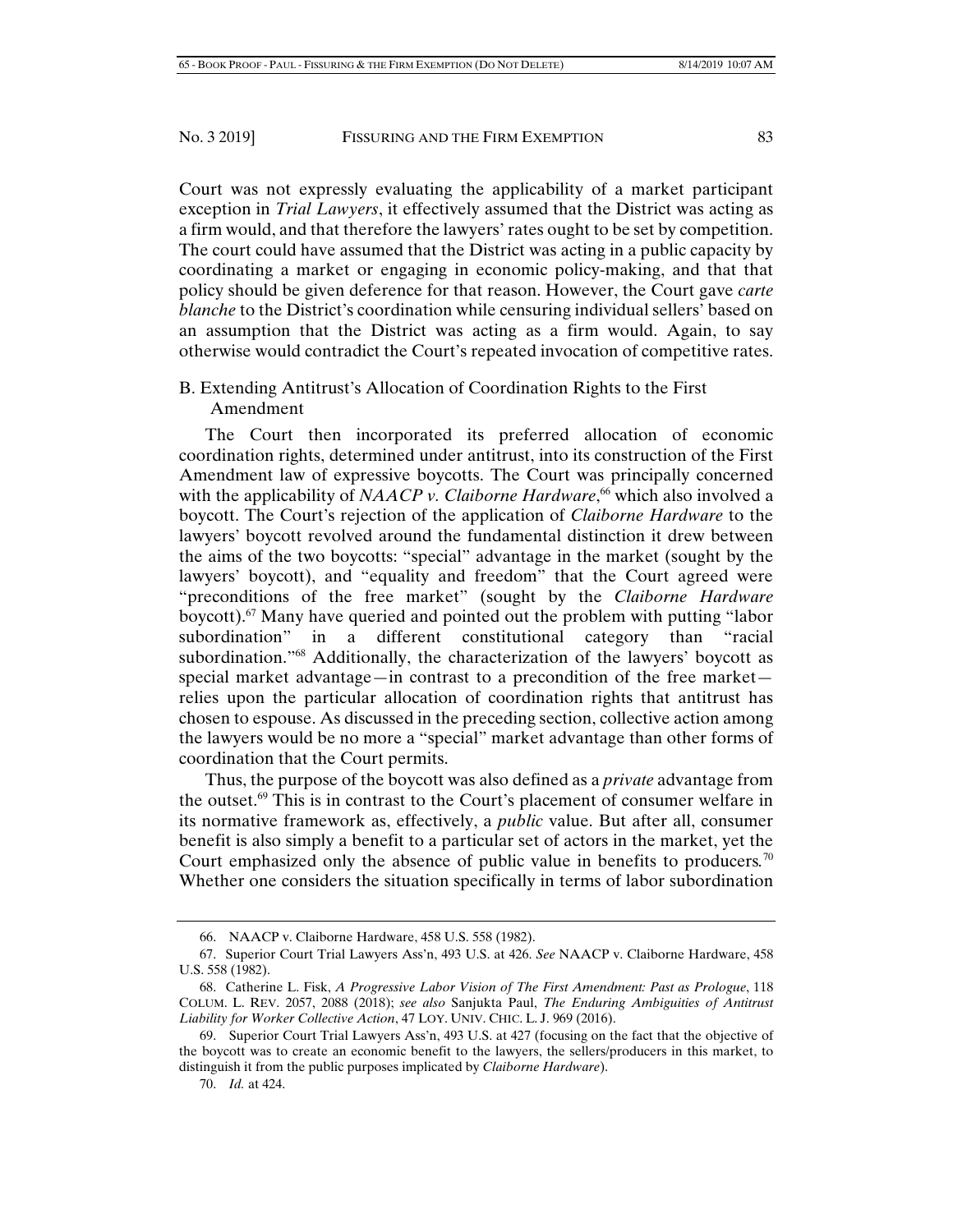or not, it is plausible to consider a producer-oriented norm like making a reasonable living, fair competition, or fair rates as a public value to be considered along with others, including consumer welfare.<sup>71</sup> However one ultimately decides to value these considerations, the evaluation should not begin by placing one consideration in the category of public value and the other in the category of private value. In this and other ways, the *Trial Lawyers* opinion epitomizes the antitrust reasoning that dominates today, so far as ordering producers' and workers' interests are concerned.

Importantly, this ordering is a judgment the Court imported into its construction of the First Amendment. Both the majority and the dissent in *Trial Lawyers* limited the First Amendment's reach in the case of boycotts to the *political* rather than the economic, while reaching different conclusions regarding which side the lawyers' boycott fell on.<sup>72</sup> The majority's application of this distinction relied upon reading Chicago School antitrust's allocation of coordination rights into the First Amendment law of expressive boycotts, in that an unprotected economic boycott was defined in terms of "special" market advantage. In other words, the Court held that economic boycotts for reasonable rates by service-providers or small producers were unprotected by the First Amendment specifically because they seek "special advantage," a concept that requires the normative framework of Chicago School antitrust and the firm exemption.<sup>73</sup> Special market advantage is defined by a normative benchmark constituted by antitrust's preferred and disfavored coordination mechanisms (firm-based and horizontal, respectively). The holding thus incorporates the conventional antitrust understanding that coordination outside business firms is special and usually disfavored—but it is now also a holding about what the First Amendment protects, not only about what is not permitted under antitrust. Thus, *Trial Lawyers*, the purest expression of the Court's rule against horizontal coordination beyond firm boundaries, is itself an object lesson in the firm exemption, and it also extends this allocation of coordination rights to the First Amendment.<sup>74</sup>

 <sup>71.</sup> Indeed, such an idea of fairness, including the idea of fair price, has its own antitrust tradition, even if it has been largely submerged.

 <sup>72.</sup> *Id.* at 428 ("Only after recognizing the well-settled validity of prohibitions against various economic boycotts did we conclude in Claiborne Hardware that 'peaceful, political activity such as that found in the [Mississippi] boycott' are entitled to constitutional protection.") The dissent, while reaching a different conclusion, largely accepted this framework as well. *Id.* at 437 (referring to the lawyers' action as an "expressive political boycott"); *Id.* at 446 ("the facts at the very least do not exclude the possibility that the SCTLA succeeded due to political rather than economic power.").

 <sup>73.</sup> *Id*. at 426.

 <sup>74.</sup> The Court also rejected the Court of Appeals' holding, applying *O'Brien*, that antitrust rules be applied "prudently and with sensitivity" to First Amendment interests. The Court of Appeals had held that in the context of an expressive boycott such as the lawyers' action, this requirement entailed express consideration of market power and barred application of the per se rule. Superior Court Trial Lawyers Ass'n v. FTC, 856 F.2d 226, 233-34 (D.C. Cir.). The Court rejected this approach, holding that the integrity of the per se rule against horizontal coordination beyond firm boundaries was a more important thing to protect than the expressive content of the boycott. Superior Court Trial Lawyers Ass'n, 493 U.S. at 430. In this instance, the Court essentially abrogated First Amendment interests in favor of (its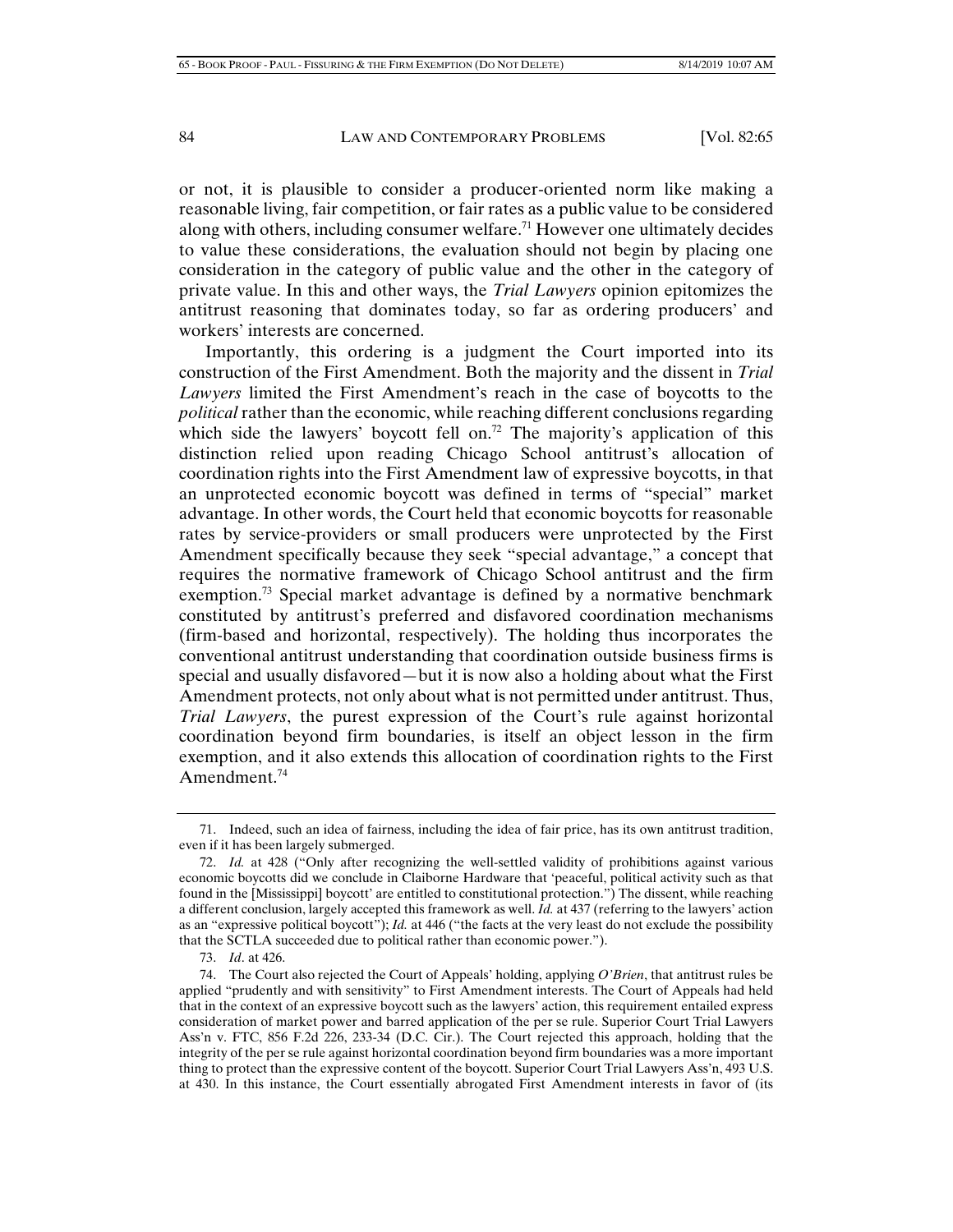### IV

## TOWARD A RE-ALLOCATION OF COORDINATION RIGHTS

Contemporary fissured business arrangements distill the preference for topdown, hierarchical control of smaller players by more powerful firms that is already present in today's antitrust framework, while often pushing beyond the boundaries set by the current expression of that framework in the surface structure of the law. They call out for a re-allocation of coordination rights under antitrust law. What criteria are available to effect this re-allocation, and on what basis should it be achieved?

Our current framework recognizes one other relevant source of coordination rights, beyond the firm, and that of course is based in labor law. The labor exemption to antitrust essentially permits economic coordination that antitrust would otherwise condemn where individuals engaged in the performance of labor or services are sufficiently subject to the power and control of a firm, and lack significant power and control—including relevant ownership rights—of their own.<sup>75</sup> From this perspective, the labor exemption has always—or at least,  $\log$  been a limited qualification of the firm exemption, and it has been in a basic way dependent upon it. The limited qualification represented by the labor exemption is underlined by the fact that the collective power of labor—even if it were fully realized—cannot legally be brought to bear to contest basic *firm* or capital decisions, an outcome that Karl Klare and others have shown was not intrinsic to the Wagner Act itself, but was instead imposed by a contingent turn in the decisional law.76 Given this basic derivative relationship of the labor exemption to the firm exemption, it is then no wonder that the superficial undoing of the firm has further undone the labor exemption.

How might we conceive of a new allocation of economic coordination rights that would avoid some of these problems, which have undermined the New Deal order almost beyond recognition? Attempts to broaden the labor exemption or to create new worker exemptions while retaining or copying its basic structure are unlikely to be sufficient. Fissured business structures show that the firm, which was never a platonic ideal to start with, will continue to change and mutate—partly of course in response to the law's own allocation of coordination rights. Imagine if all workers or individual service-providers currently classified as independent contractors gained coordination rights. What would stop many firms who currently use independent contractors from moving to a system of contracting with, say, two to three person "firms" of workers—firms that are conveniently incorporated by signing ready-made forms in the company's office upon hiring? These groups of workers would of course lack coordination rights in their bargaining with the firm that retains their services, and their intra-firm

interpretation of) antitrust, rather than overtly rewriting the First Amendment in the image of Chicago School's antitrust allocation of coordination rights.

 <sup>75.</sup> This is true whether "independent contractors" are covered by the labor exemption or not.

 <sup>76.</sup> Karl Klare, *The Judicial Deradicalization of the Wagner Act and the Origins of Modern Legal Consciousness, 1937-1941*, 62 MINN. L. REV. 265 (1978).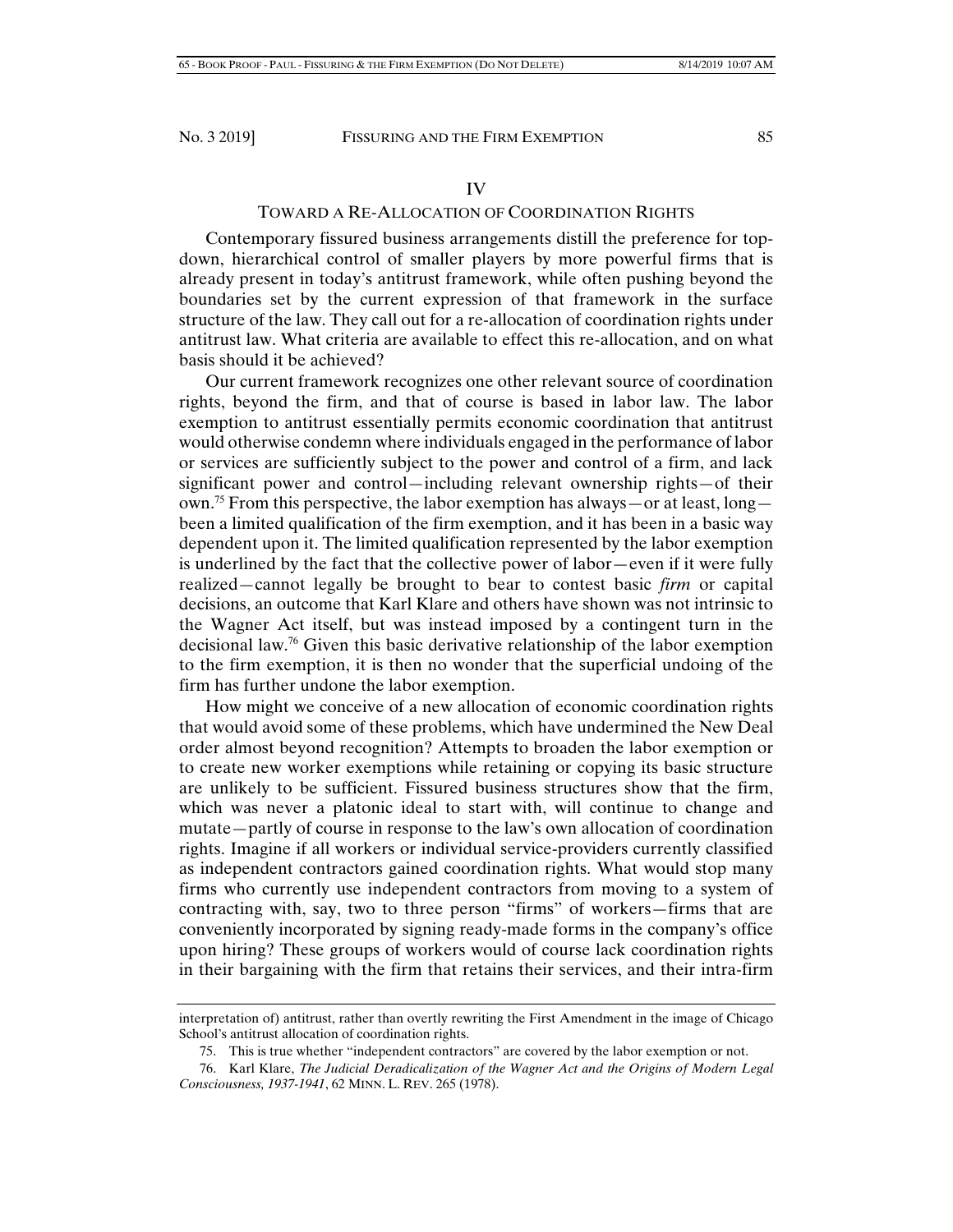coordination rights would be negligible. The law should not allocate coordination rights to working people on the condition of particular business structuring decisions made by others. But such decisions are the inevitable response to smallbore redefinitions of the labor exemption, as fissuring itself teaches us.

Instead, we might consider allocating coordination rights on the basis of *power* and *social benefit*. Importantly, to guide the application of these concepts, we must first discard the ideal-state competitive order as the default normative framework for antitrust and for economic regulation more generally. This is not to say that *competition* as a social process, referring to healthy business rivalry, is not important to antitrust law: it is, and ought to be balanced with appropriate and socially beneficial coordination. However, once we realize that the idealstate concept of competition that is currently presumed to form the basis for antitrust law is contributing very little—except as a smokescreen for other normative choices—then we need no longer view economic coordination as a special exception to the order of things. Thus, we need not look for conditions of deprivation, or powerlessness, as constituting the sole basis—aside from the firm exemption—for the appropriate exercise of coordination rights because they are an exception to an otherwise perfect order. That is what our current framework does, and it is also the assumption on which even the most ambitious reform proposals proceed.77

Instead, once coordination is no longer a special exception to the ideal-state competitive order, we may think of allocating coordination rights not only in order to contest existing power over someone—in other words, to contest conditions of domination—but more broadly and positively, to allocate coordination rights *in order to* confer a social benefit and *so long as* the coordination does not result in power over someone else. In this vision, power would be a *constraint* upon coordination rather than the criterion of its permission. So, truck drivers would be able to engage in direct price coordination among each other, so long as that coordination did not result in the undue exercise of power over some other group of people: other truck drivers or customers, for example.78 They would not have to show that someone *else* has power over them—whether through prices, or something else—in order to engage in coordination. Indeed, within such a framework, each of the groups discussed in Part II—franchisees, Uber drivers, and independent contractors would quite plainly be allocated coordination rights. The precise scope of those rights should be determined in order to ensure that undue power over other groups does not result. Moreover, the availability of those rights would largely not depend upon unilateral decisions made by the lead firms in any of these arrangements in defining their relationships with workers, franchisees, or others

 <sup>77.</sup> *See* Alan Bogg & Cynthia Estlund*, Freedom of Association and the Right to Contest: Getting Back to Basics*, *in* VOICES AT WORK (Tonia Novitz & Alan Bogg, eds. 2014).

 <sup>78.</sup> Such determinations ought to be informed by empirical study of the particular market or sector in which the coordination takes place, including any relevant power dynamics and including the effects of the coordination in question upon workers, consumers, and the broader community.